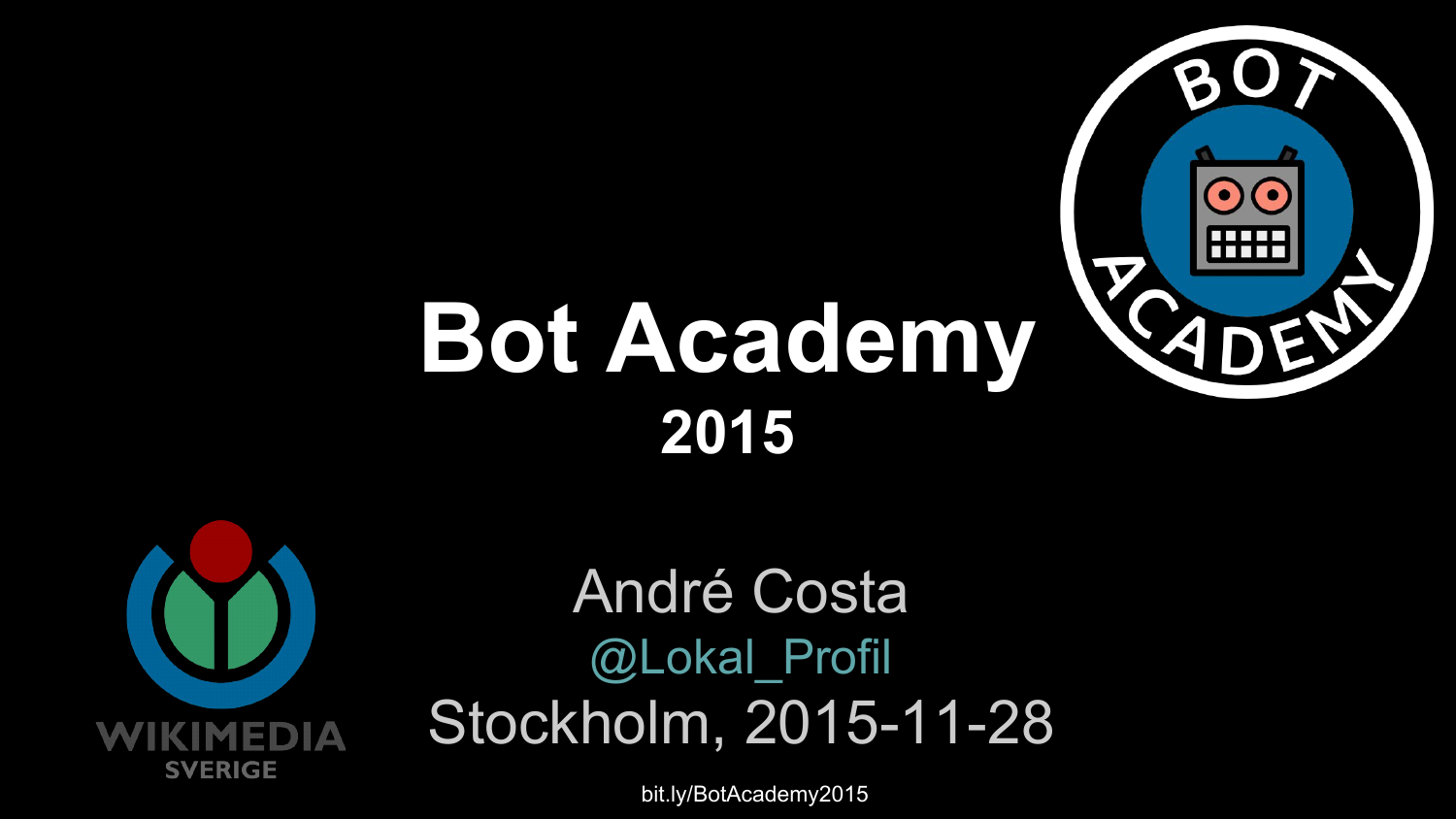#### \_\_TOC\_\_

- 1. [Bot Philosophy](#page-2-0)
- 2. [Bot Etiquette](#page-8-0)
- 3. [The API\(s\)](#page-15-0)
- 4. [Tools & Frameworks](#page-24-0)
- 5. [Tool Labs](#page-32-0)
- 6. [Housekeeping](#page-35-0)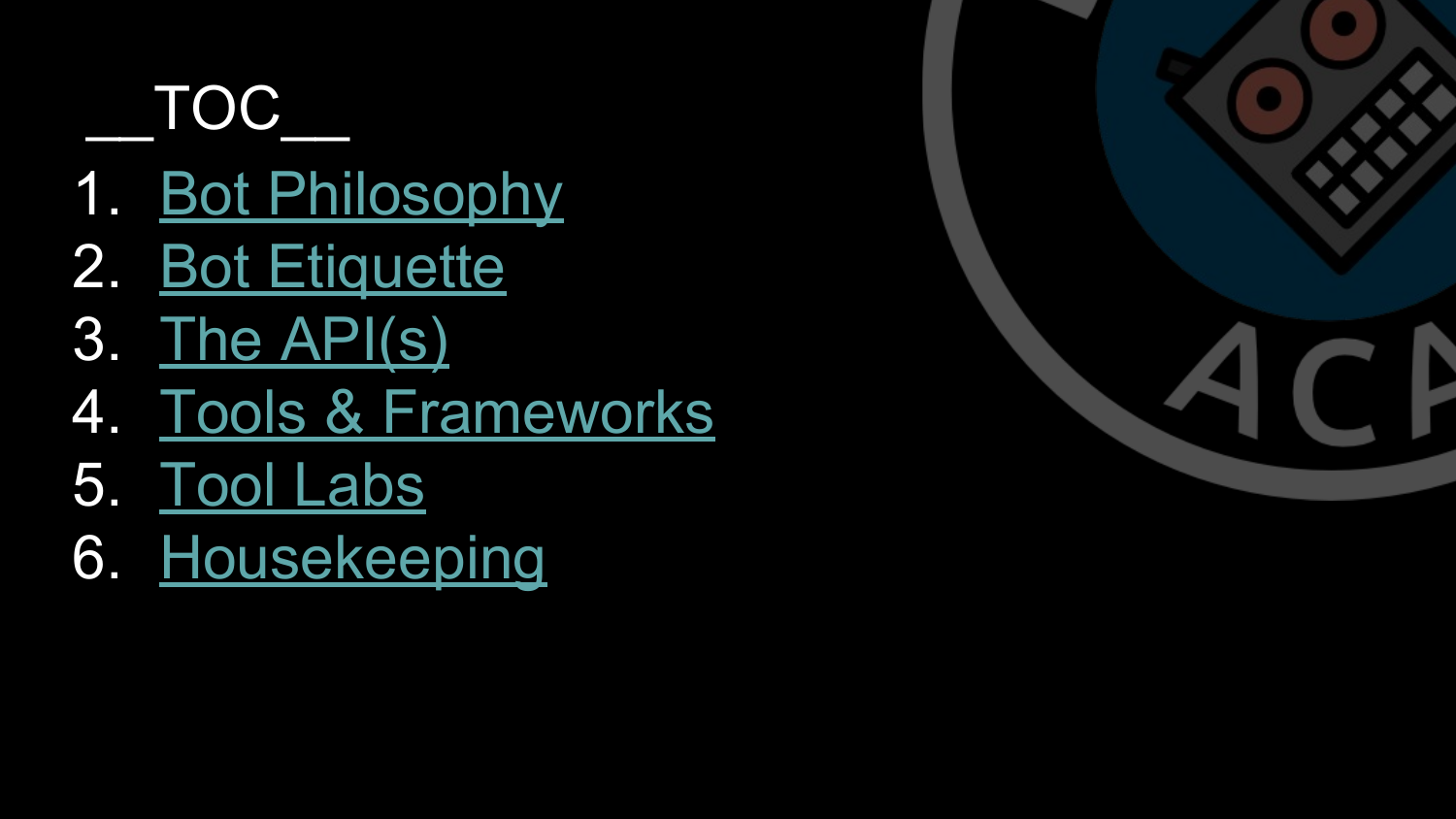# <span id="page-2-0"></span>Bot Philosophy

#### Why, what and When (not) to bot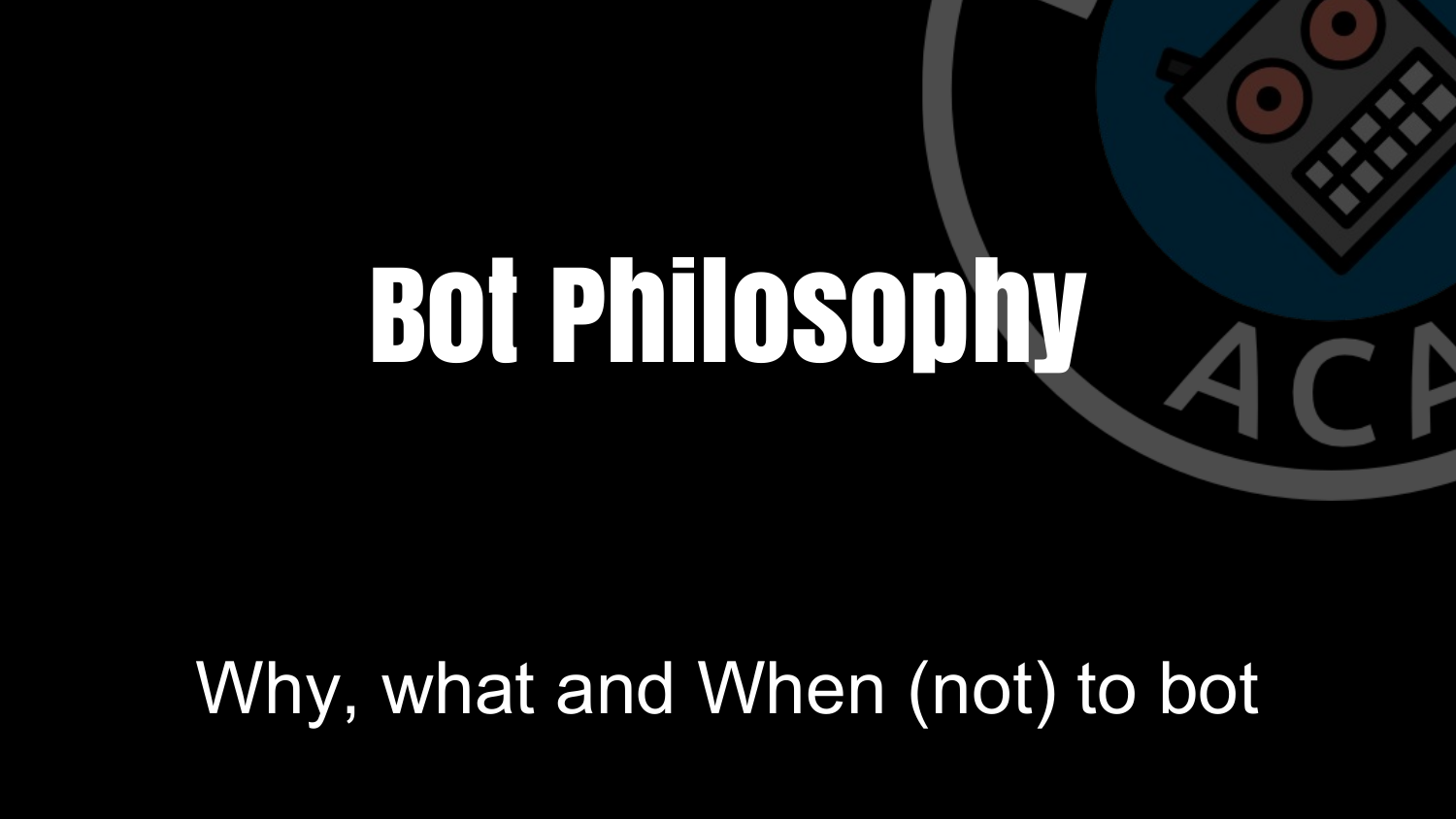# **What is a (ro)bot?**

Bots are:

- **Quick**
- Tireless
- Carefull
- Stupid

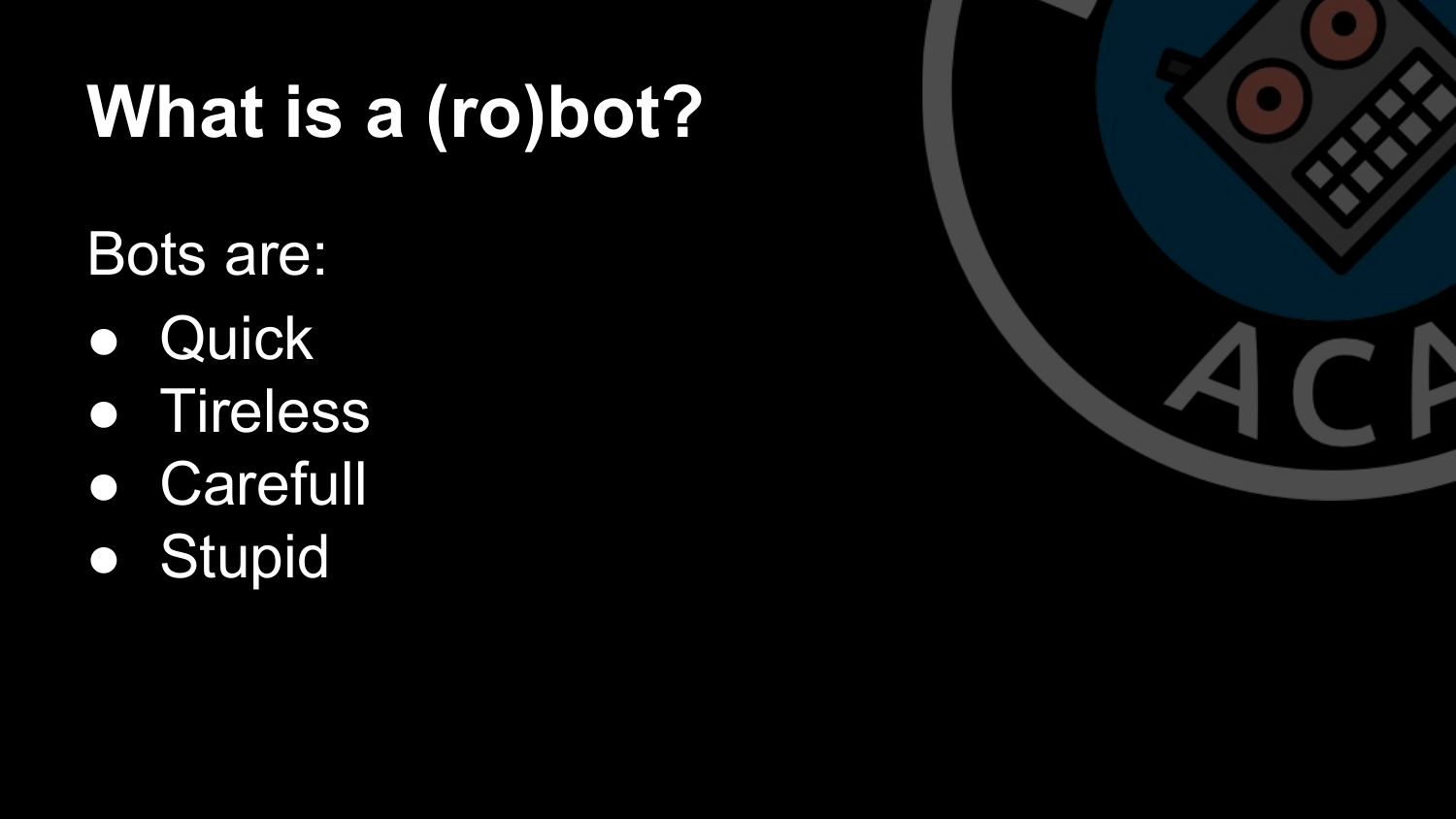# **Can it be don with a bot?**

#### Many things which are obvious to a human are impossible for a bot.



IN CS, IT CAN BE HARD TO EXPLAIN THE DIFFERENCE BETWEEN THE EASY AND THE VIRTUALLY IMPOSSIBLE.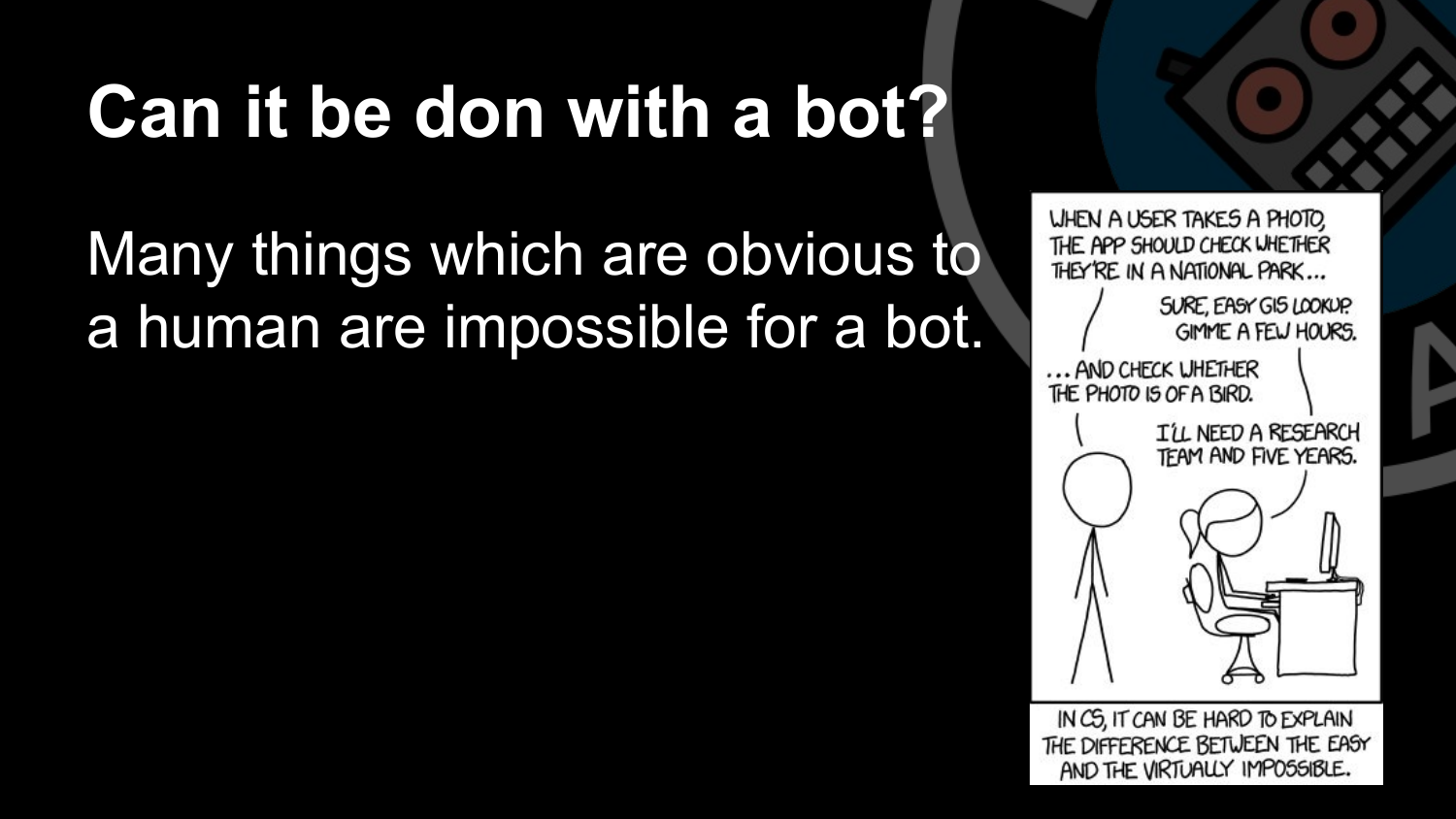### **Is it suitable to do with a bot?**

Different types of tasks:

- Quicker than doing it manually repetitive
- Fewer mistakes than doing it manually
- Simpler than doing it manually
- Cannot (reasonably) be done manually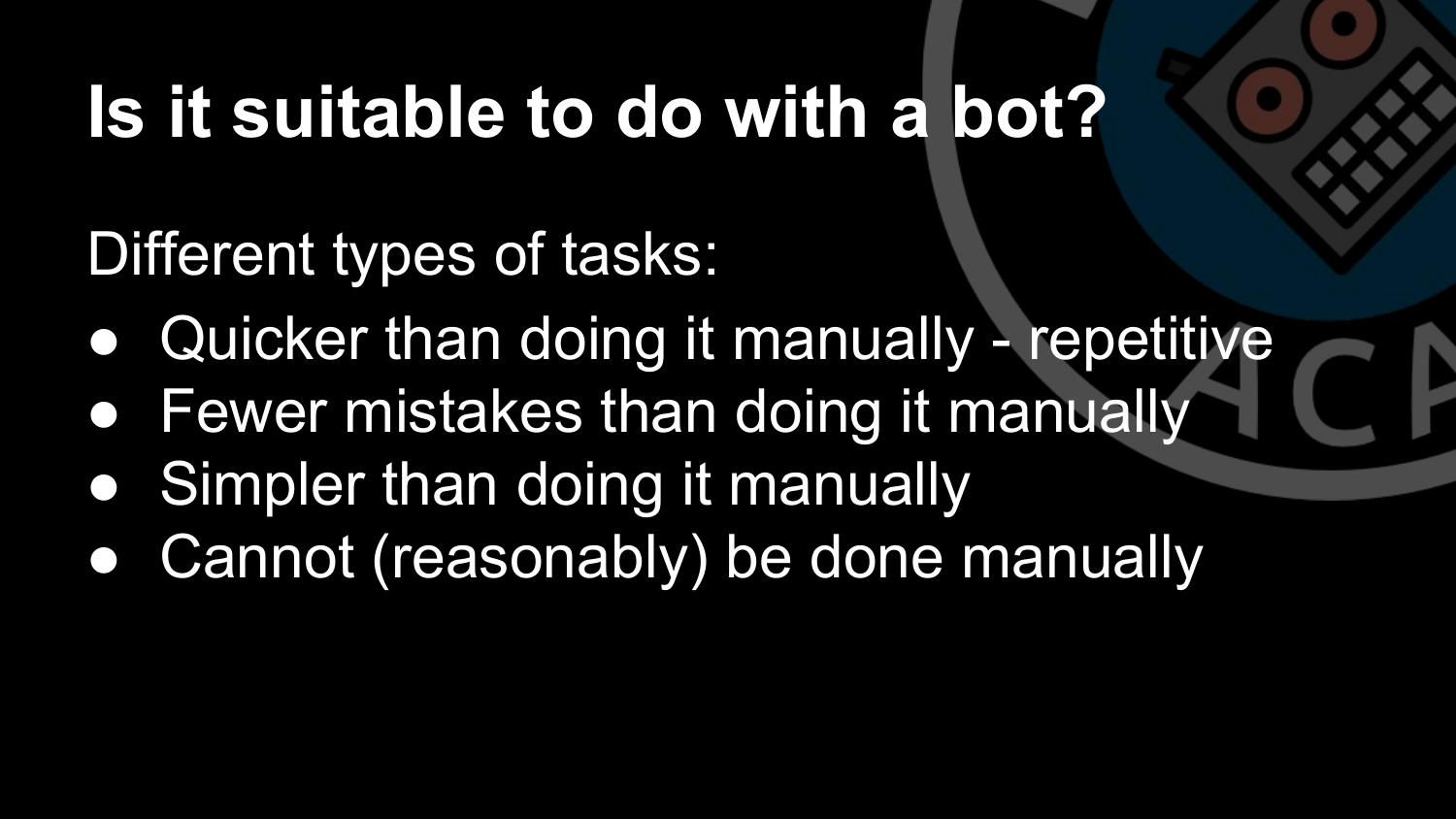# **Is it really quicker?**

"I SPEND A LOT OF TIME ON THIS TASK. I SHOULD WRITE A PROGRAM AUTOMATING IT!"



HOW LONG CAN YOU WORK ON MAKING A ROUTINE TASK MORE EFFICIENT BEFORE YOU'RE SPENDING MORE TIME THAN YOU SAVE? (ACROSS FIVE YEARS)

|                                                   |                  |            |                   |                 | HOW OFTEN YOU DO THE TASK |                       |                      |
|---------------------------------------------------|------------------|------------|-------------------|-----------------|---------------------------|-----------------------|----------------------|
|                                                   |                  | $50/10$ AY | $5/_{\text{DAY}}$ | Daily           |                           | MEEKLY MONTHLY YEARLY |                      |
| HOW<br><b>MUCH</b><br>TIME<br>YOU<br>ЭНAVE<br>OFF | 1 SECOND         | DAY        | 2 HOURS           | 30<br>MINUTES   | <b>MINUTES</b>            | MINUTE                | <b>SECONDS</b>       |
|                                                   | 5 SECONDS        | 5 DAYS     | <b>2 HOURS</b>    | 2 HOURS         | <b>MINUTES</b>            | <b>MINUTES</b>        | 25                   |
|                                                   | 30 SECONDS       | 4 WEEKS    | $3$ DAYS          | <b>IZ HOURS</b> | 2 HOURS                   | 30<br><b>MINUTES</b>  | <b>MINUTES</b>       |
|                                                   | 1 MINUTE         | 8 WEEKS    | 6 DAYS            | DAY             | 4 HOURS                   | $1$ HOUR              | <b>MINUTES</b>       |
|                                                   | <b>5 MINUTES</b> | 9 MONTHS   | 4 WEEKS           | $6$ DAYS        | 21 HOURS                  | 5 HOURS               | 25<br><b>MINUTES</b> |
|                                                   | 30 MINUTES       |            | <b>6 MONTHS</b>   | 5 WEEKS         | 5 DAYS                    | DAY<br>1              | 2 HOURS              |
|                                                   | 1 HOUR           |            | O MONTHS          | 2 MONTHS        | IO DAYS                   | 2 DAYS                | 5 HOURS              |
|                                                   | <b>6 HOURS</b>   |            |                   |                 | 2 MONTHS                  | .<br>2 WEEKS          | DAY<br>1             |
|                                                   | $11$ DAY         |            |                   |                 |                           | سىد<br>8 WEEKS        | 5 DAYS               |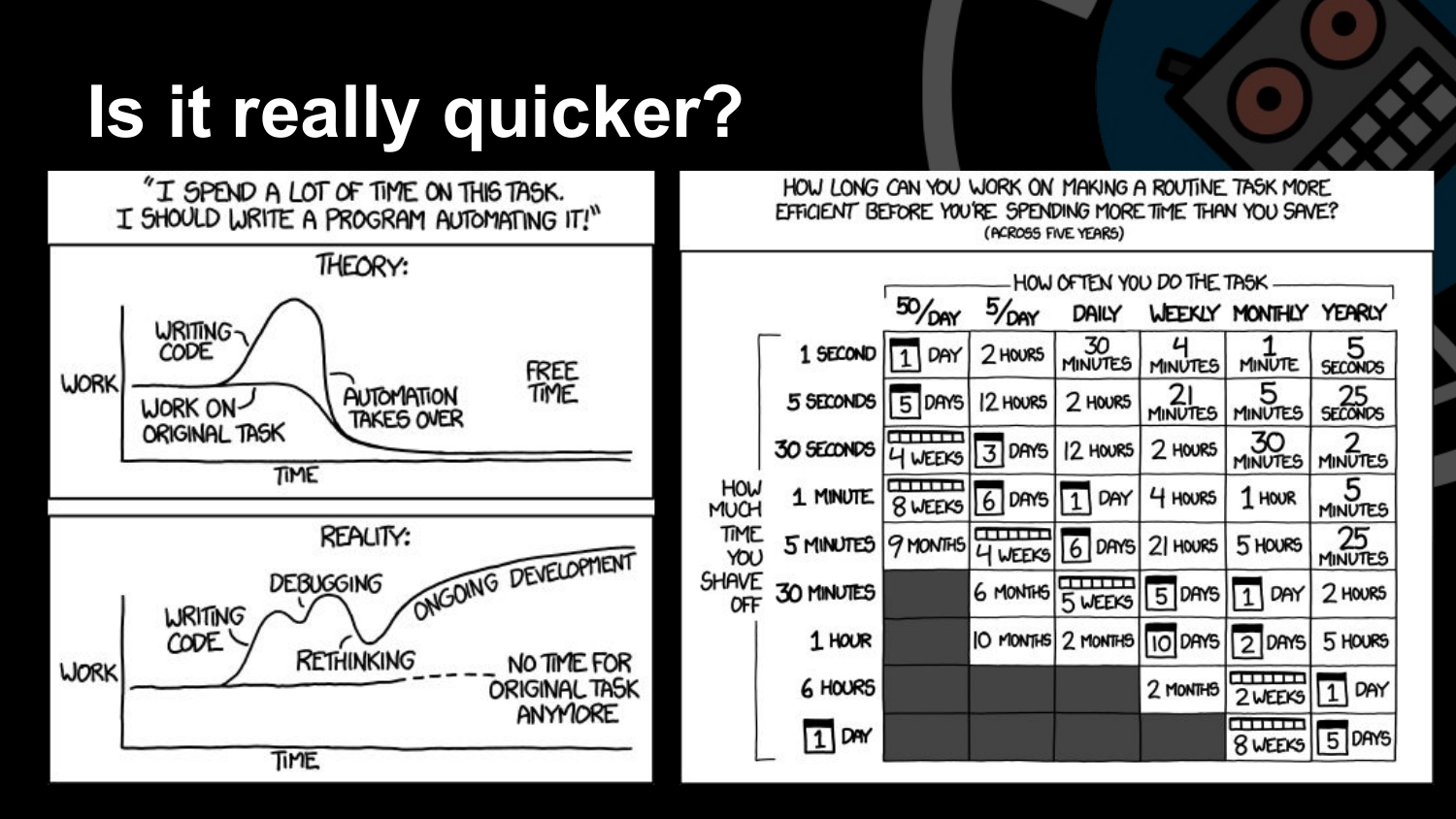### **Controlled vs. automatic**

- Controlled (one time run)
	- Mark all links as dead after a webpage goes down

#### ● Automatic

○ Welcome all new users after their first edit

#### ● Regular

○ Reset the sandbox every third day

#### ● Semi-manual

 $\circ$  Identify typos which a user then handles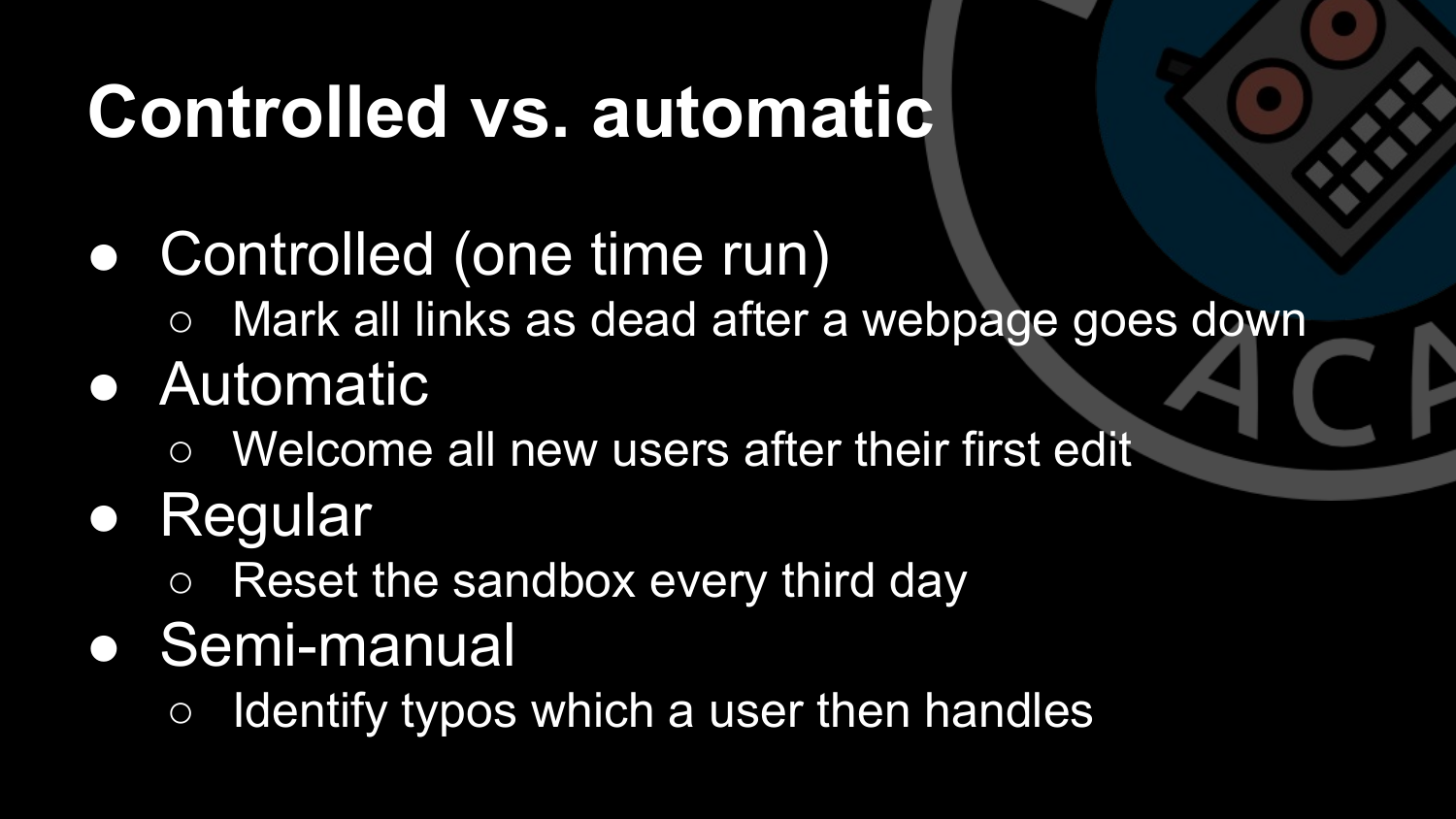# <span id="page-8-0"></span>Bot Etiquette

a

#### Rules, permissions and flags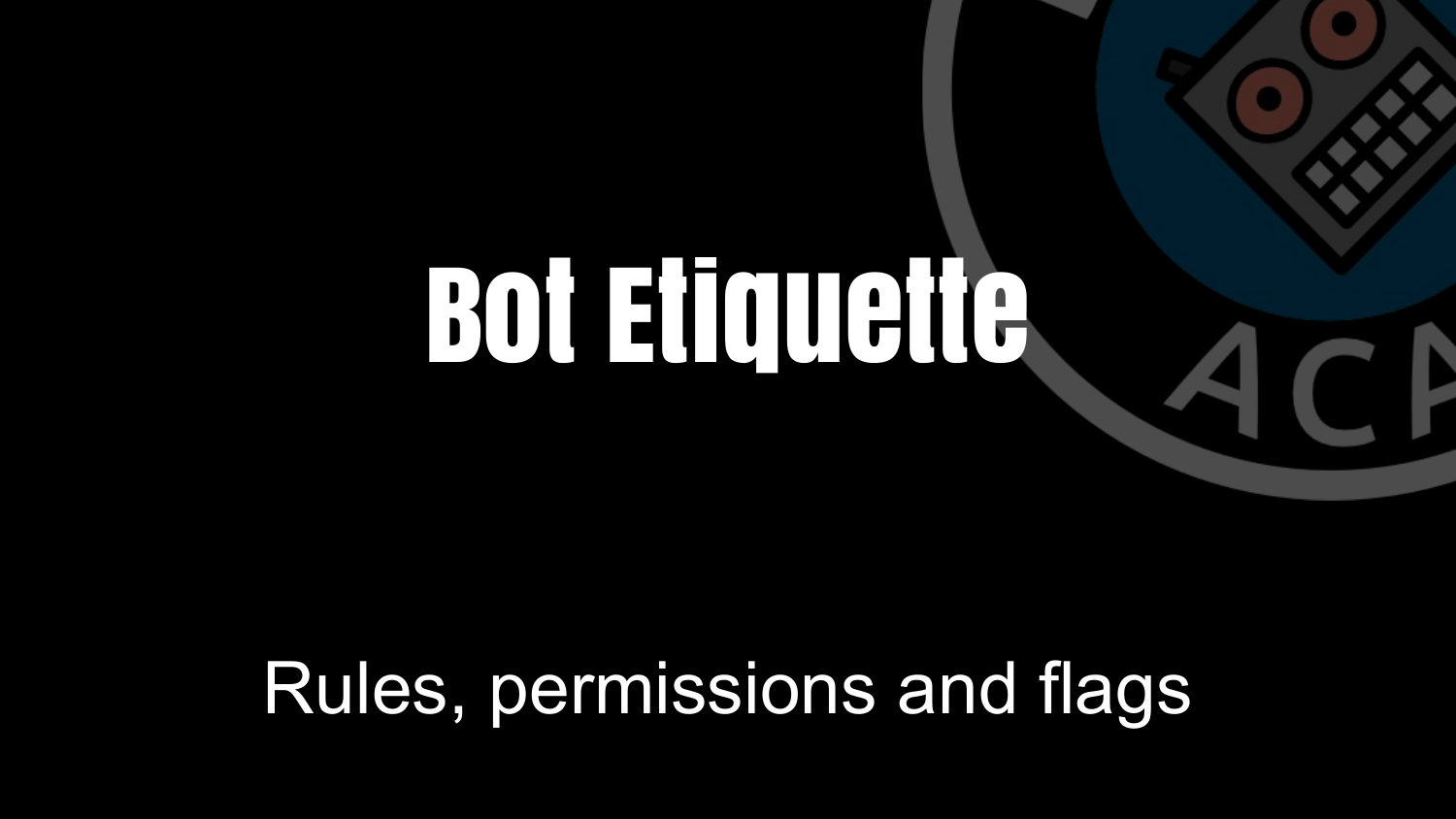# **Wiki(p|m)edia specific**

- All wikis have different rules and policies
- Some require that each bot project is approved in advance
- **Ensure that there is always community** support for your activities (on the concerned wiki)
- Overarching: [meta:Bot policy](https://meta.wikimedia.org/wiki/Bot_policy) and [mw:API:Etiquette](https://www.mediawiki.org/wiki/API:Etiquette)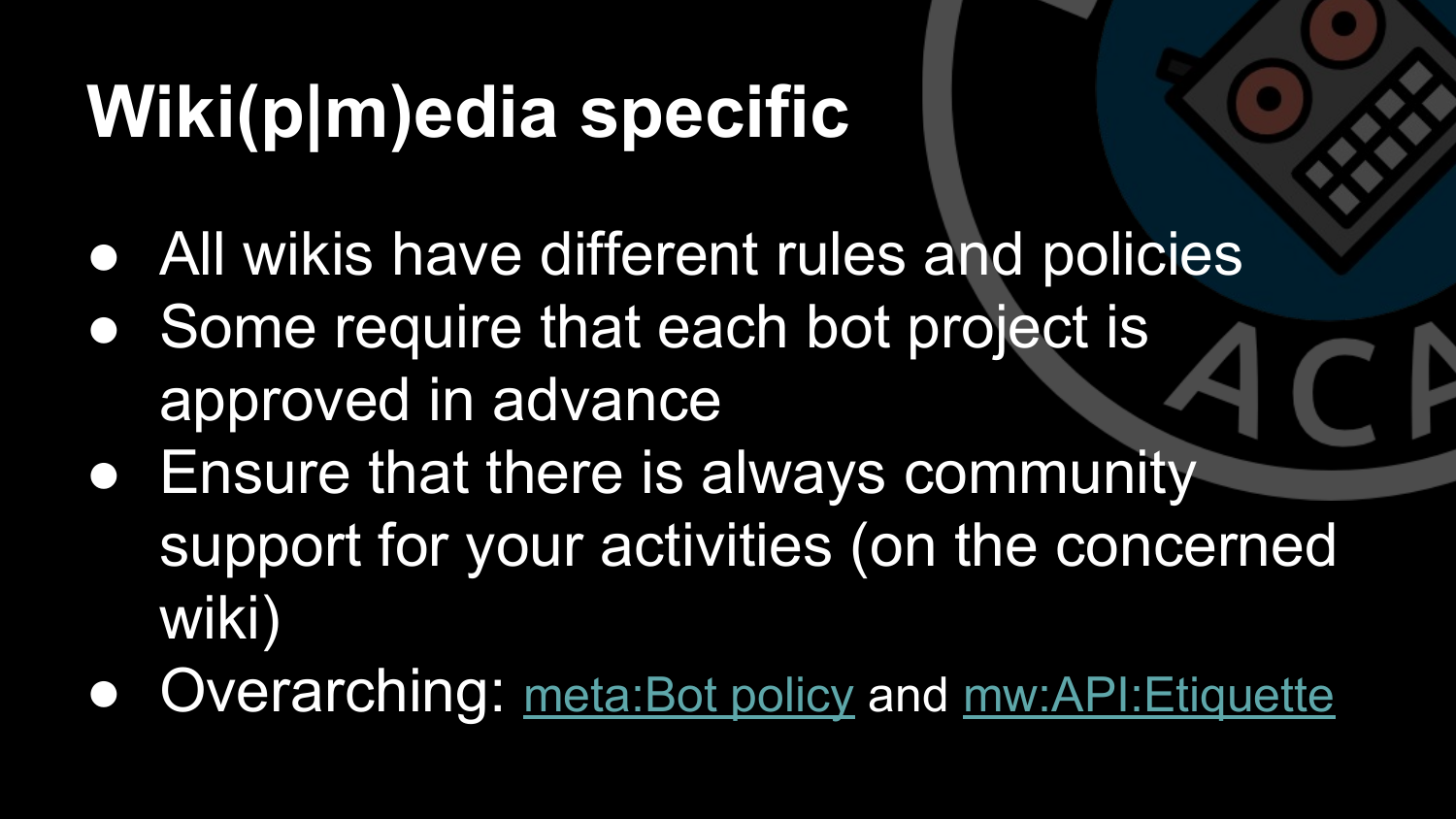#### **Bot account**

- Most wikis recommend a [separate account](https://en.wikipedia.org/w/index.php?title=Special:UserLogin&type=signup)
- The user page should make it clear who is responsible for the bot
- "bot" should be part of the name

The need for a bot account depends on type, frequency and number of edits.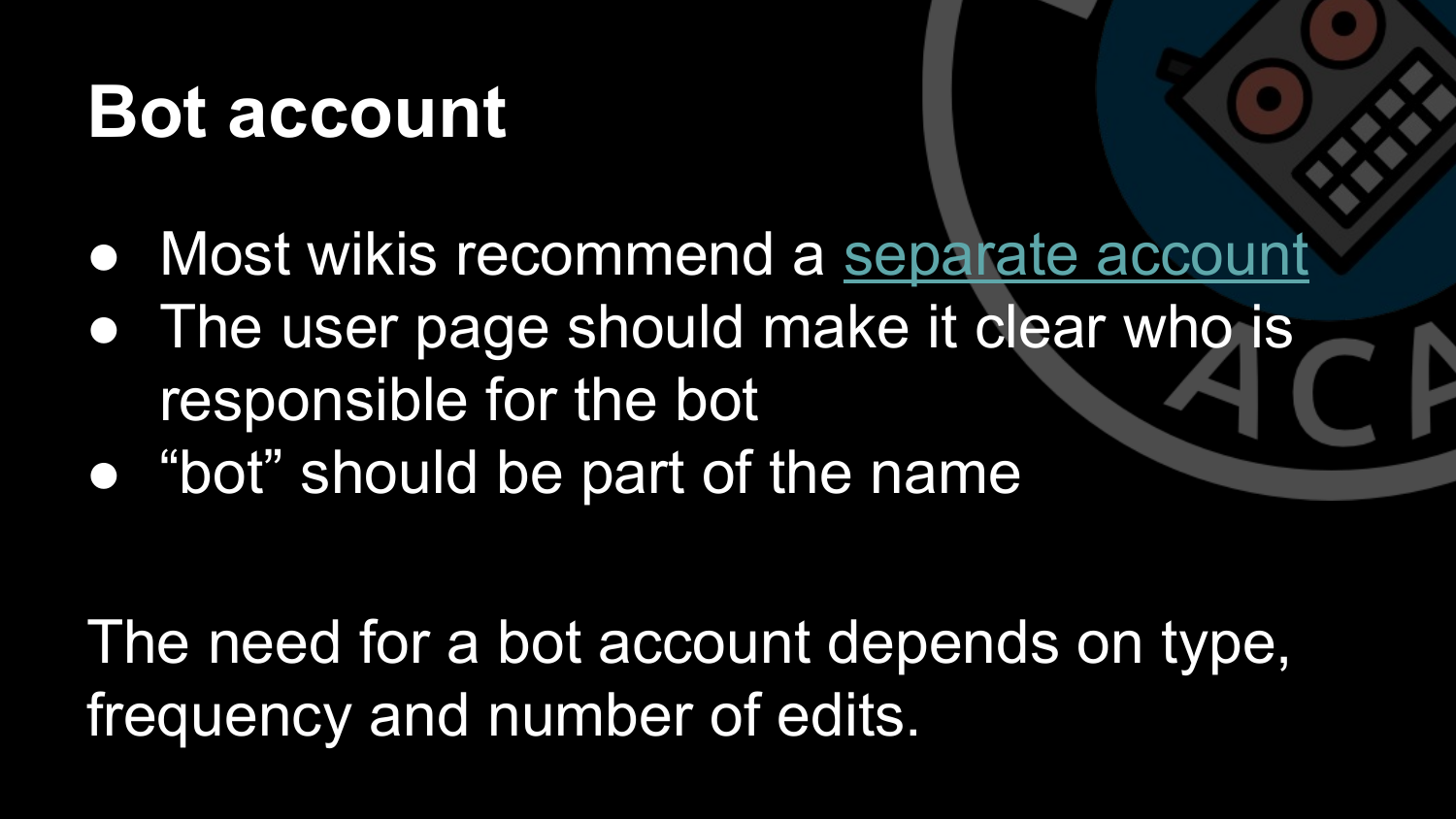# **Bot flag**

In theory:

- 1) a tag in the logs
- 2) more powerful queries of the API

I practice:

a trusted user whose edits are seldom audited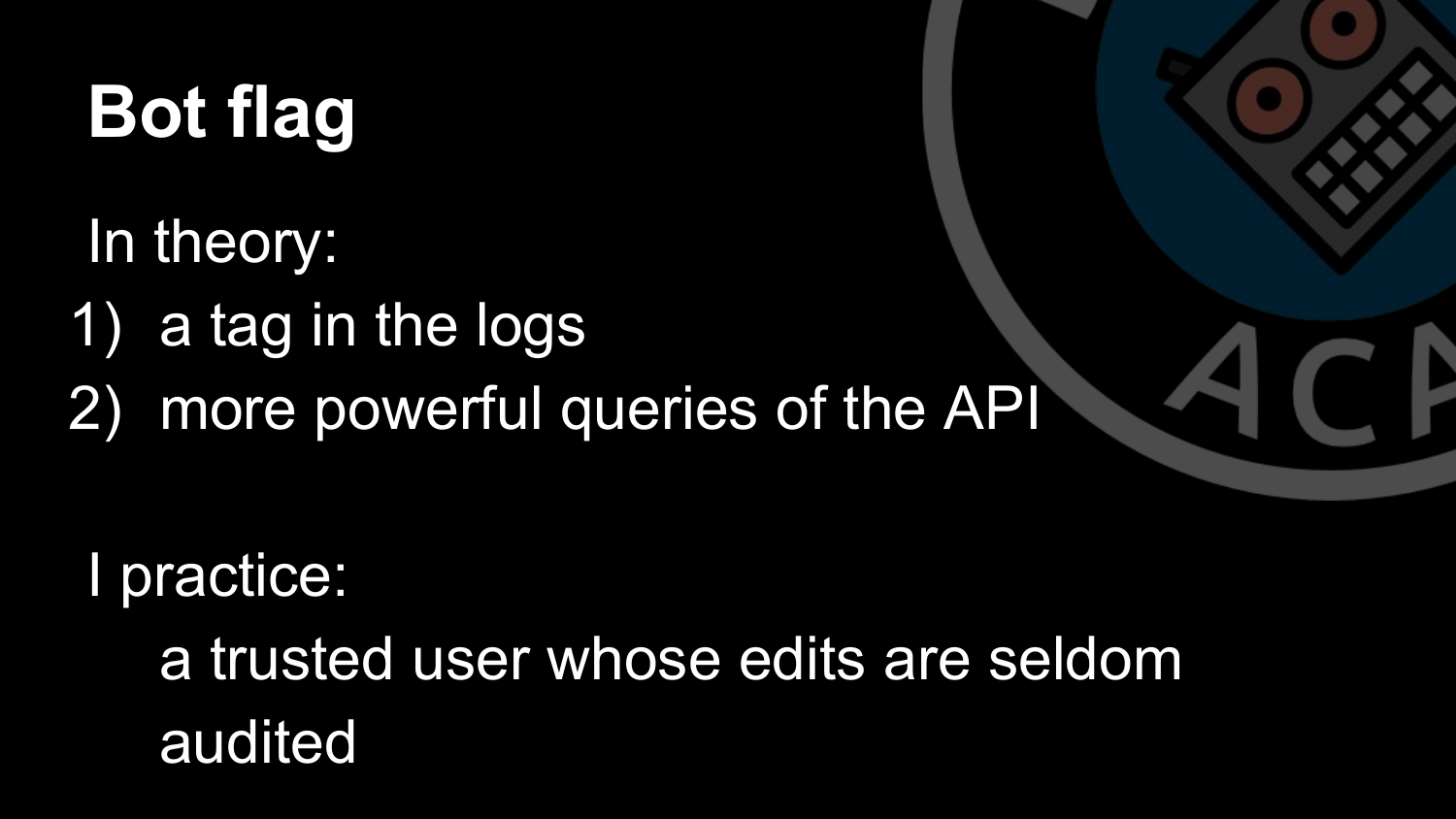#### **Speed**

Use built in "limitations"

- Be aware of (local) rules/recommendations
- **•** Start slow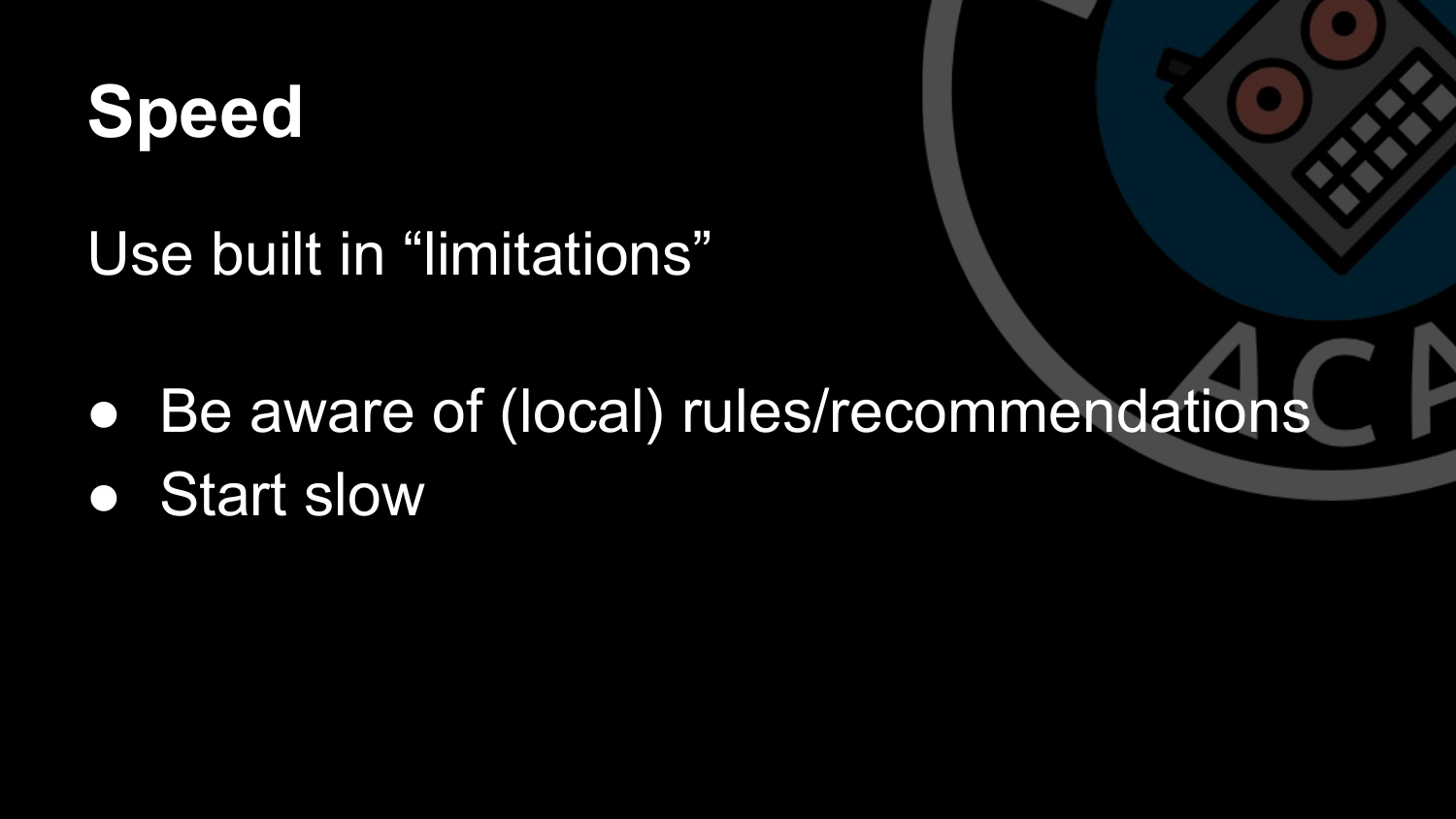#### **Test, test, test**

You are responsible for your bot! Don't be bold?

Test so that you don't have to clean-up!

- Skip edge cases
- Be aware of different scripts and character encodings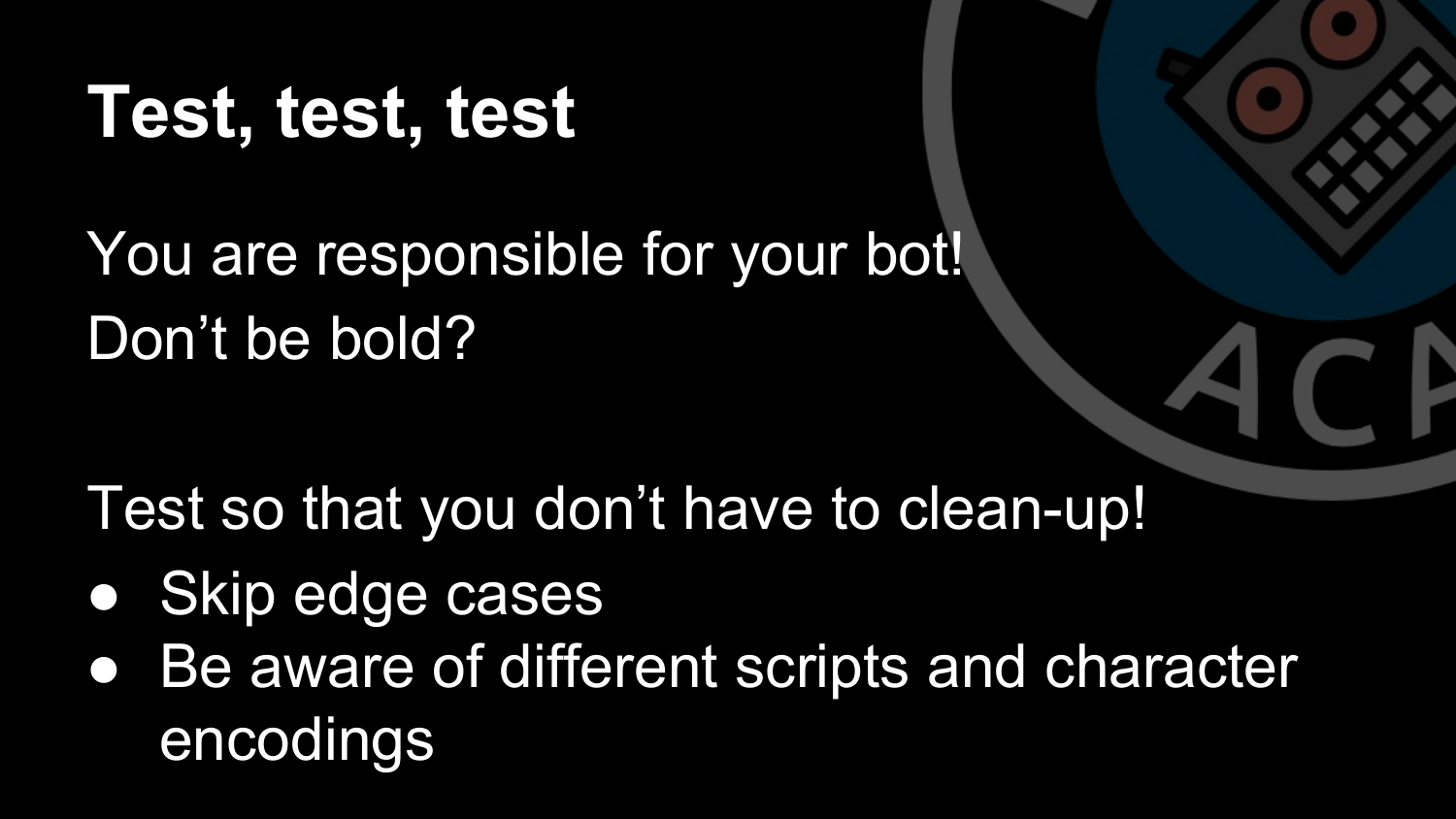#### **Sandboxes and test wikis**

Do edit testing in

- Sandboxes
	- [Q4115189](https://www.wikidata.org/wiki/Q4115189)
	- [Wikipedia:Sandbox](https://en.wikipedia.org/wiki/Wikipedia:Sandbox)
- Your userspace (e.g. [Special:MyPage/Sandbox\)](https://en.wikipedia.org/wiki/Special:MyPage/Sandbox)
- Test wikis, e.g.:
	- [test.wikimedia.beta.wmflabs.org](http://test.wikimedia.beta.wmflabs.org/)
	- [wikidata.beta.wmflabs.org](http://wikidata.beta.wmflabs.org/)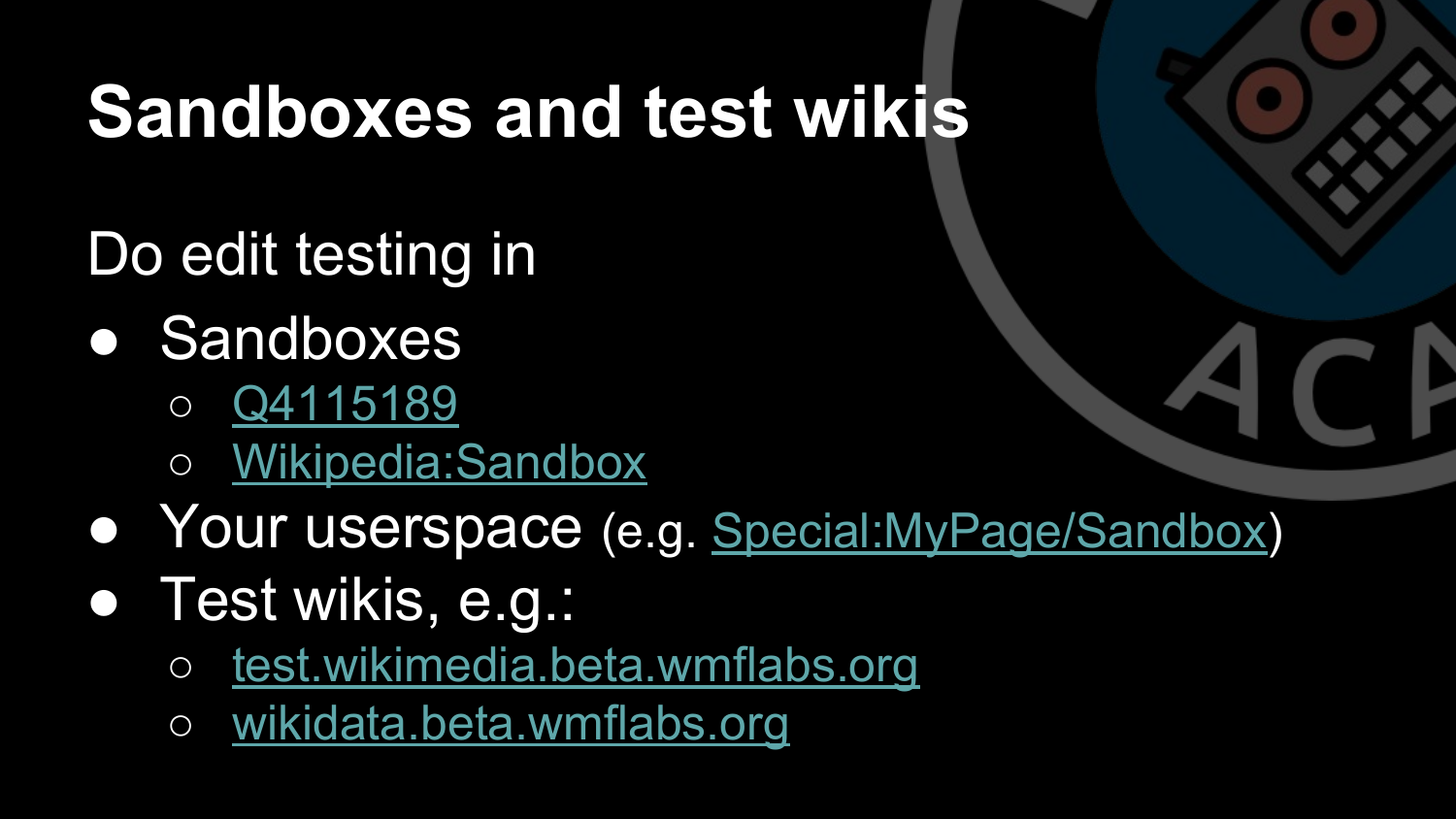# <span id="page-15-0"></span>The API(s)

O

#### The basis for automation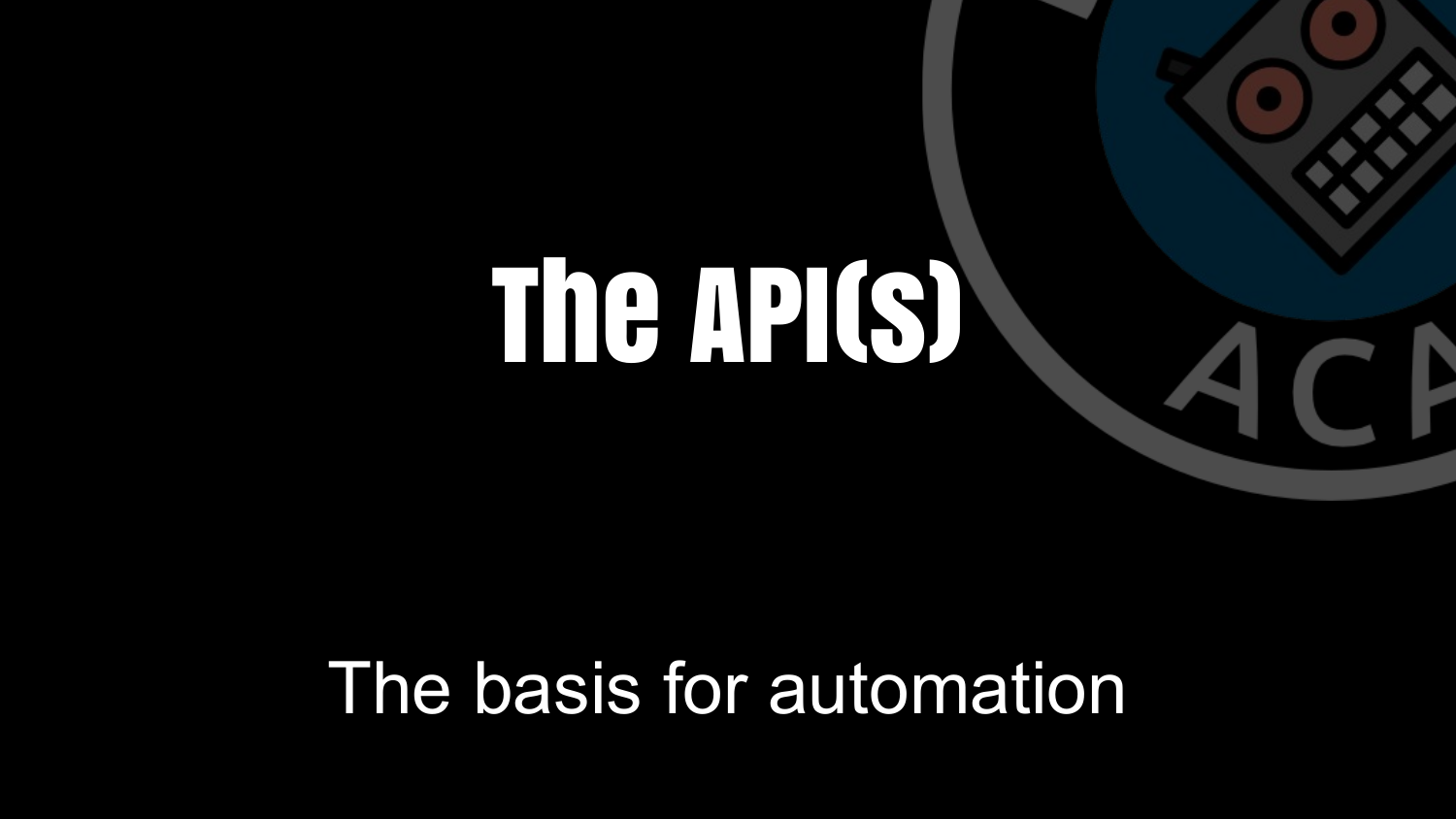#### **But I wanted bots!**

#### A good indication of what you can/can't get out of Wiki(p|m)edia

Your basis if you don't use a framework

A stand alone tool for simpler tasks or [tools](https://tools.wmflabs.org/lp-tools/credit-my-cc/)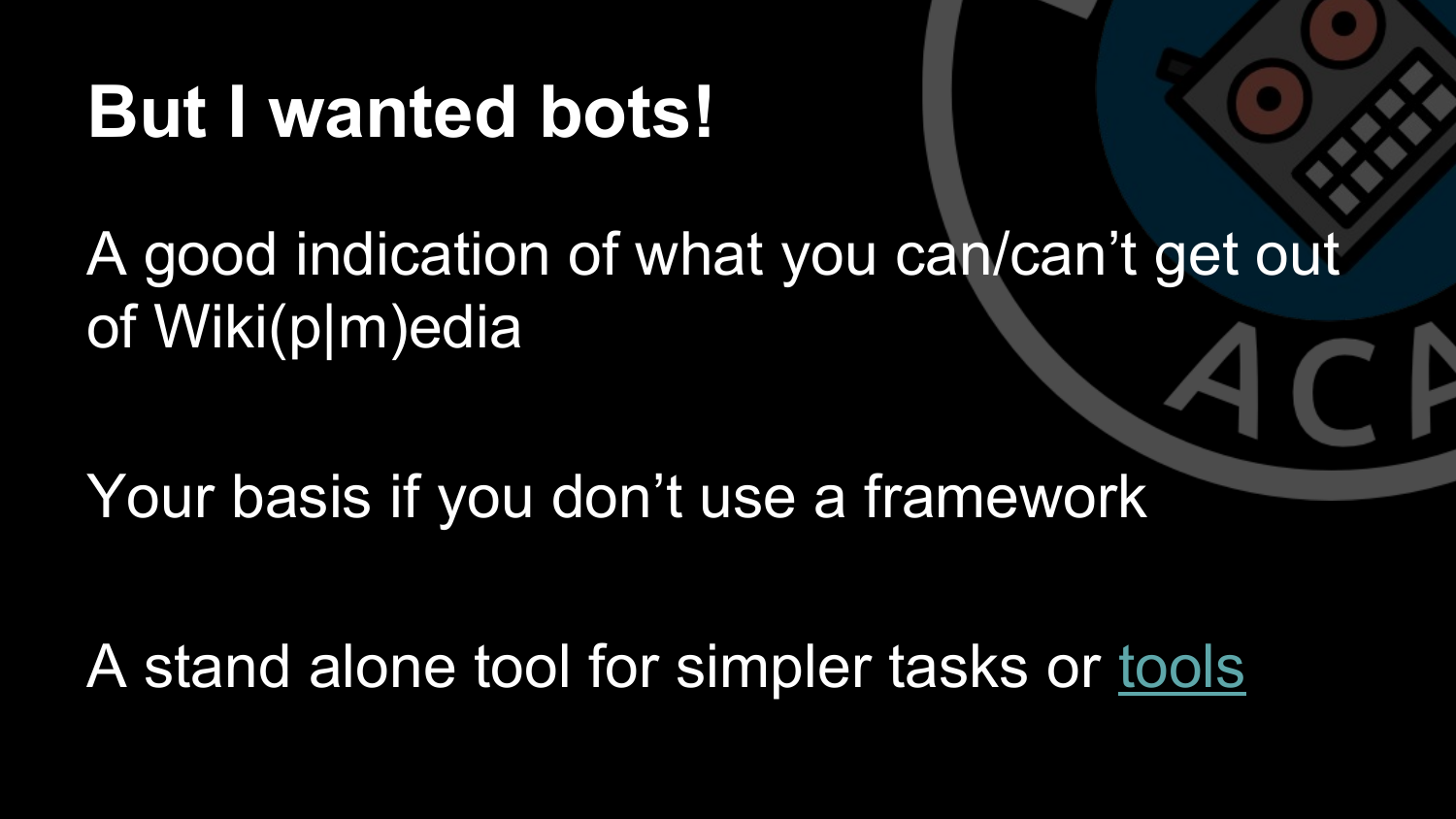### **Where?**

Endpoint:

[en.wikipedia.org/w/api.php](http://en.wikipedia.org/w/api.php) [commons.wikimedia.org/w/api.php](http://commons.wikimedia.org/w/api.php) etc.



- In addition to automatic documentation: [mediawiki.org/wiki/API](https://www.mediawiki.org/wiki/API)
- Formats: **json** / xml / php and more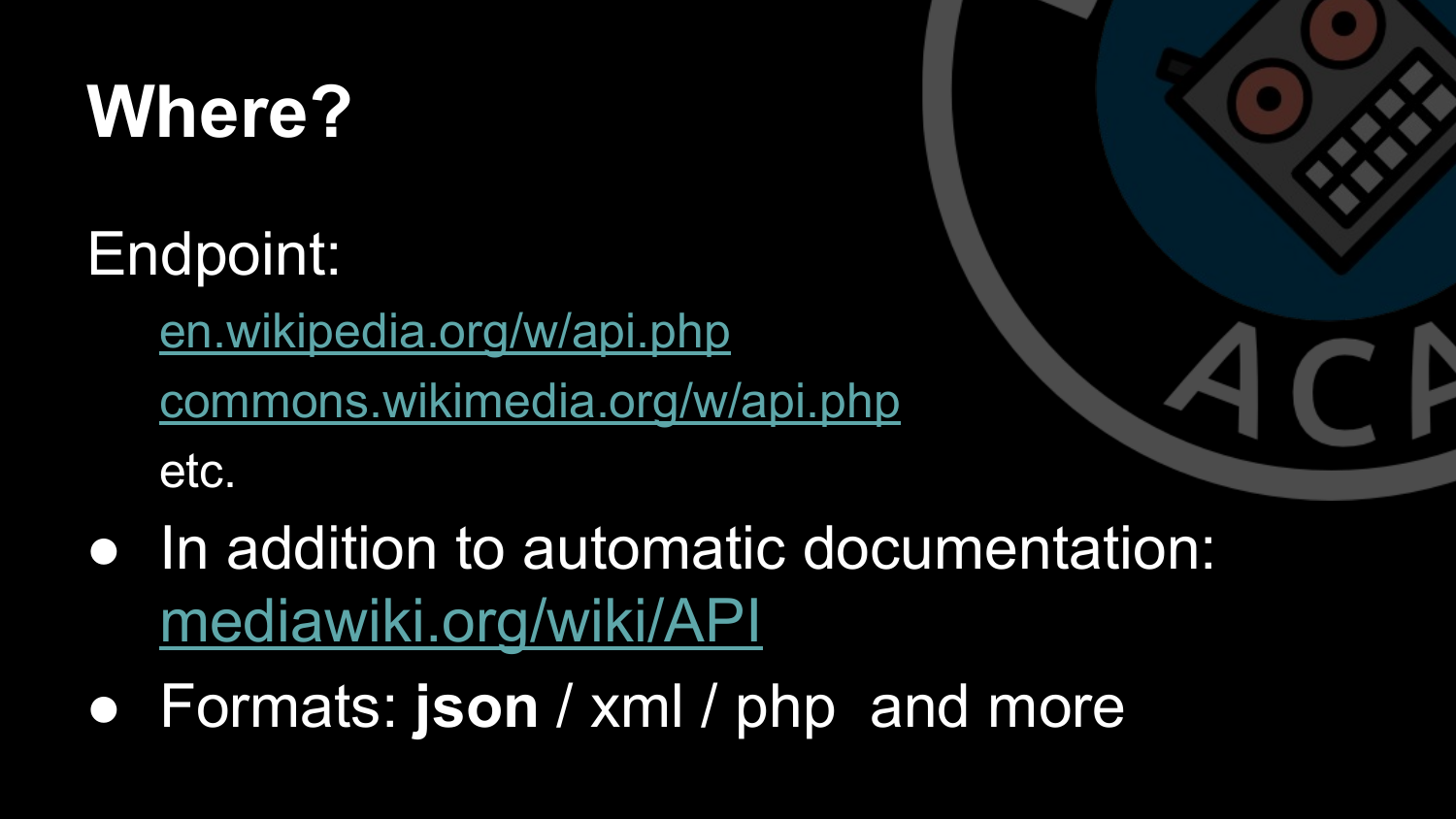#### **An example**

#### Categories of the API and Wikimedia articles

action=query

prop=categories

titles=API|Wikimedia

redirects=

cllimit=10

[/w/api.php?](https://sv.wikipedia.org/w/api.php?action=query&prop=categories&titles=API%7CWikimedia%20Foundation&redirects=&cllimit=10&format=jsonfm) [action=query&prop=categories&titles=API|Wikimedia&redirects=&cllimit](https://sv.wikipedia.org/w/api.php?action=query&prop=categories&titles=API%7CWikimedia%20Foundation&redirects=&cllimit=10&format=jsonfm)  $=10$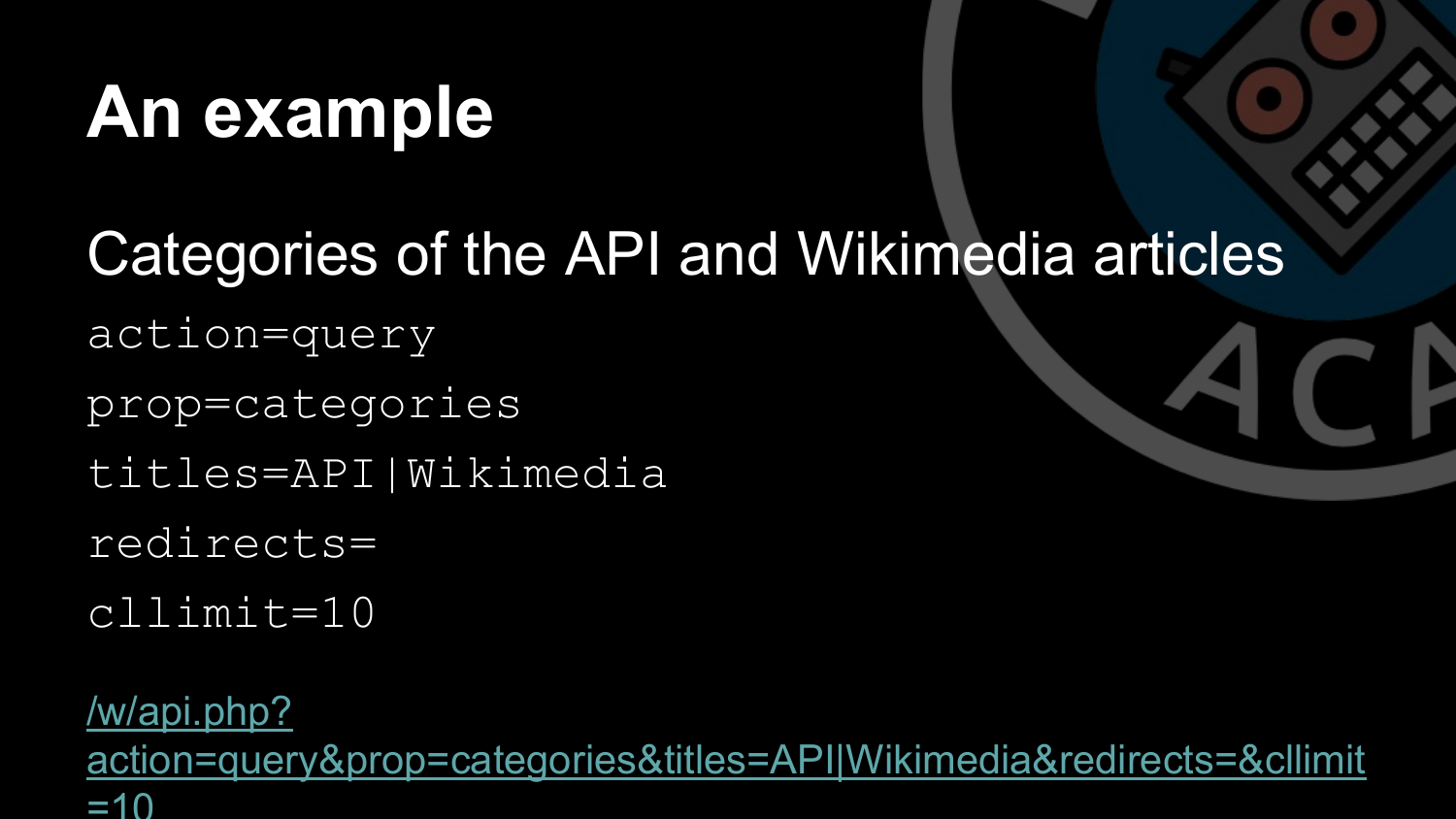#### **The Sandbox**

#### At [Special:ApiSandbox](https://en.wikipedia.org/wiki/Special:ApiSandbox) there is a composing- /test environment for API-queries

Live! so test on your own pages or a test wiki if you are editing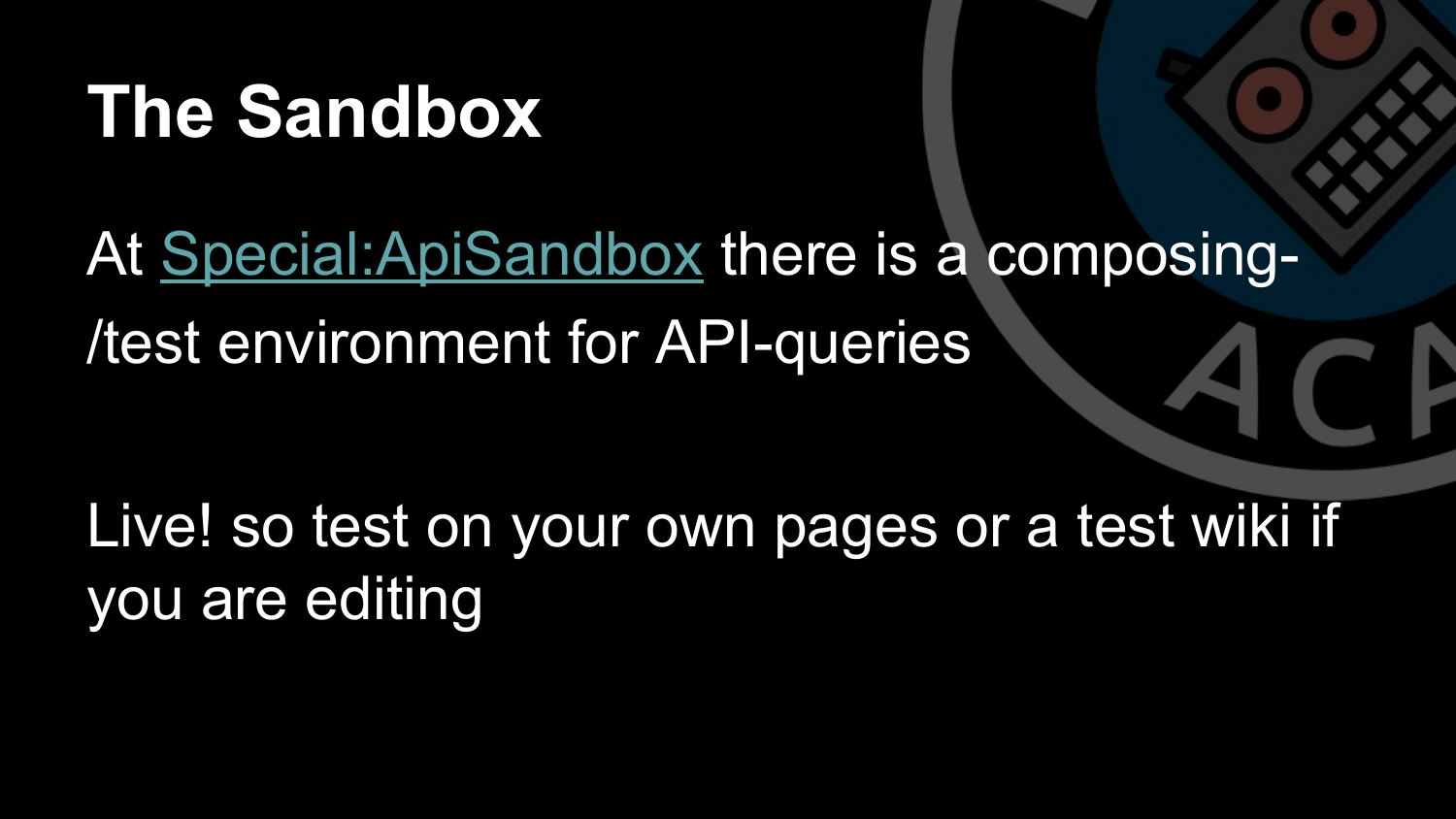#### **Errors and warnings**

Warnings - non-critical / answers possible

● [Example](https://sv.wikipedia.org/w/api.php?action=query&prop=info&format=jsonfm&intoken=edit&titles=API)

Errors - critical / no answer

#### ● [Example](https://sv.wikipedia.org/w/api.php?action=query&prop=info&format=jsonfm&continue=nej)

- Error code and info
- HTTP-header: MediaWiki-API-Error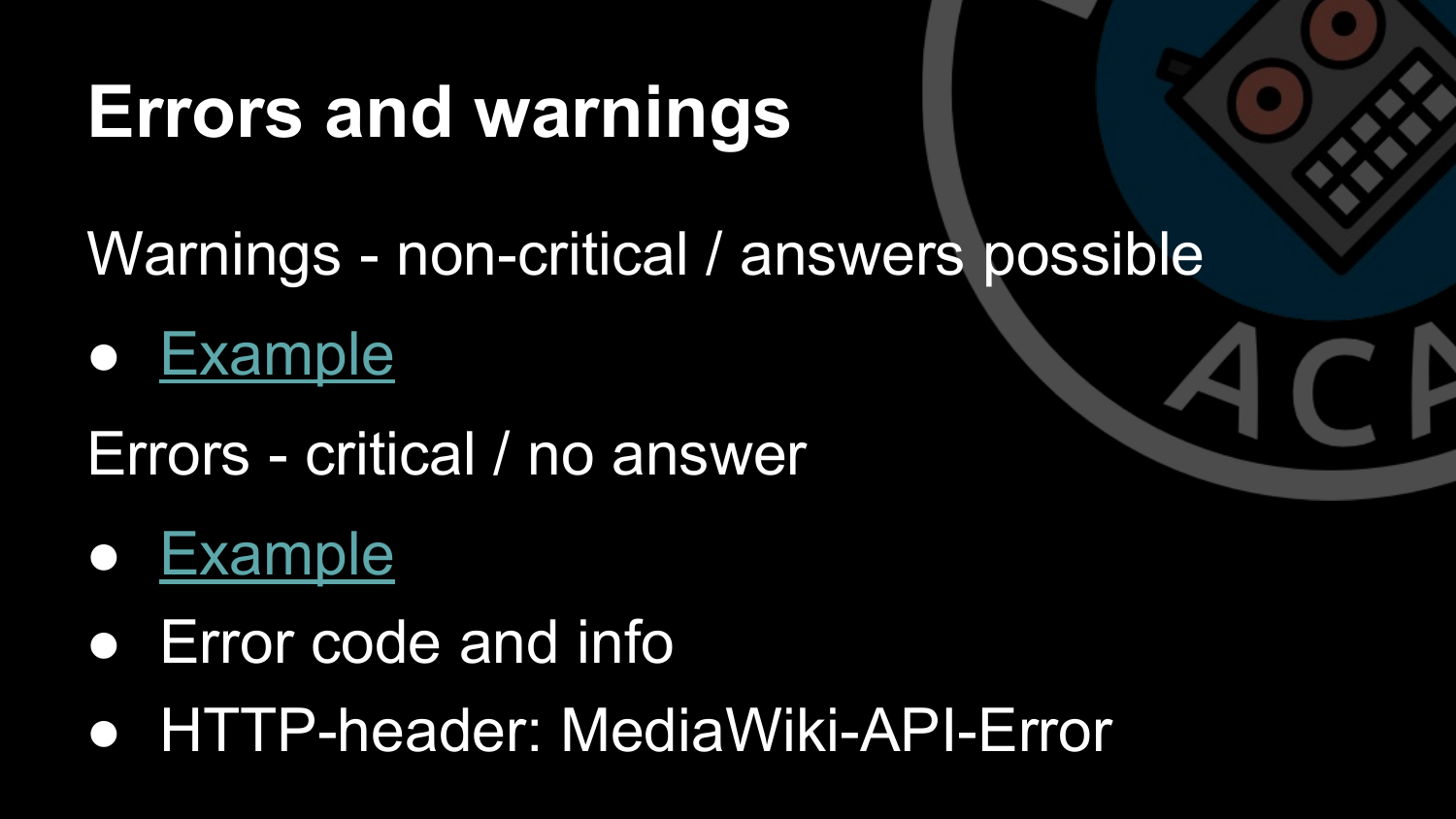#### **Wikidata (under development)**

Most important:

- action=wbgetentities
	- Information on specific objects (e.g. [Open data](https://www.wikidata.org/w/api.php?action=wbgetentities&ids=Q309901))
- action=wbsearchentities
	- Objects which give search hits for a given word ina a given language (e.g[. "Öppna" in Swedish\)](https://www.wikidata.org/w/api.php?action=wbsearchentities&search=%C3%96ppna&language=sv)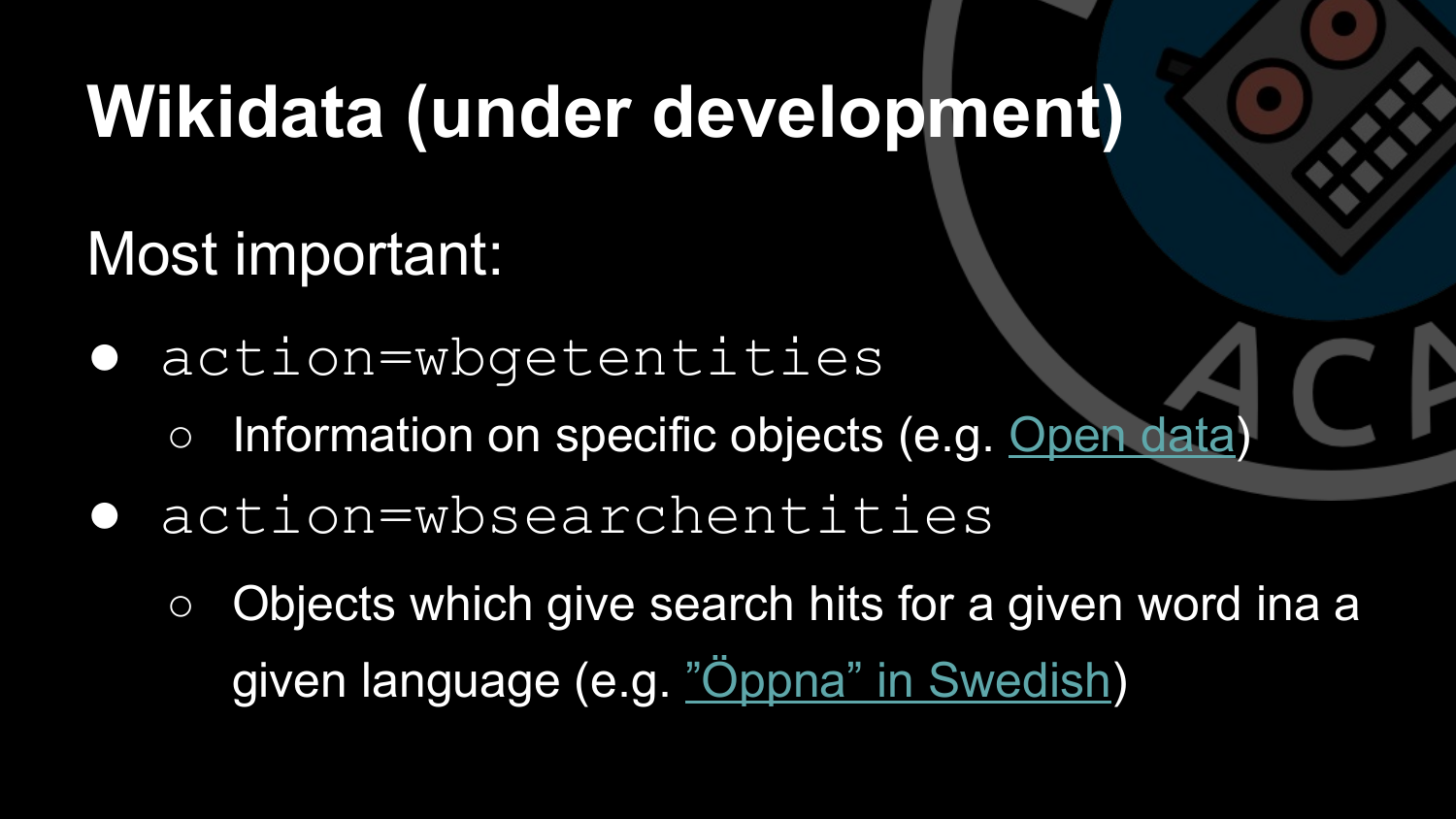# **API Etiquette (short)**

- Combine your queries
- Don't run too quick
- Use the maxlag parameter if possible
- Use a descriptive User-Agent header
	- Name of the app
	- Contact details
	- o meta.wikimedia.org/wiki/User-Agent policy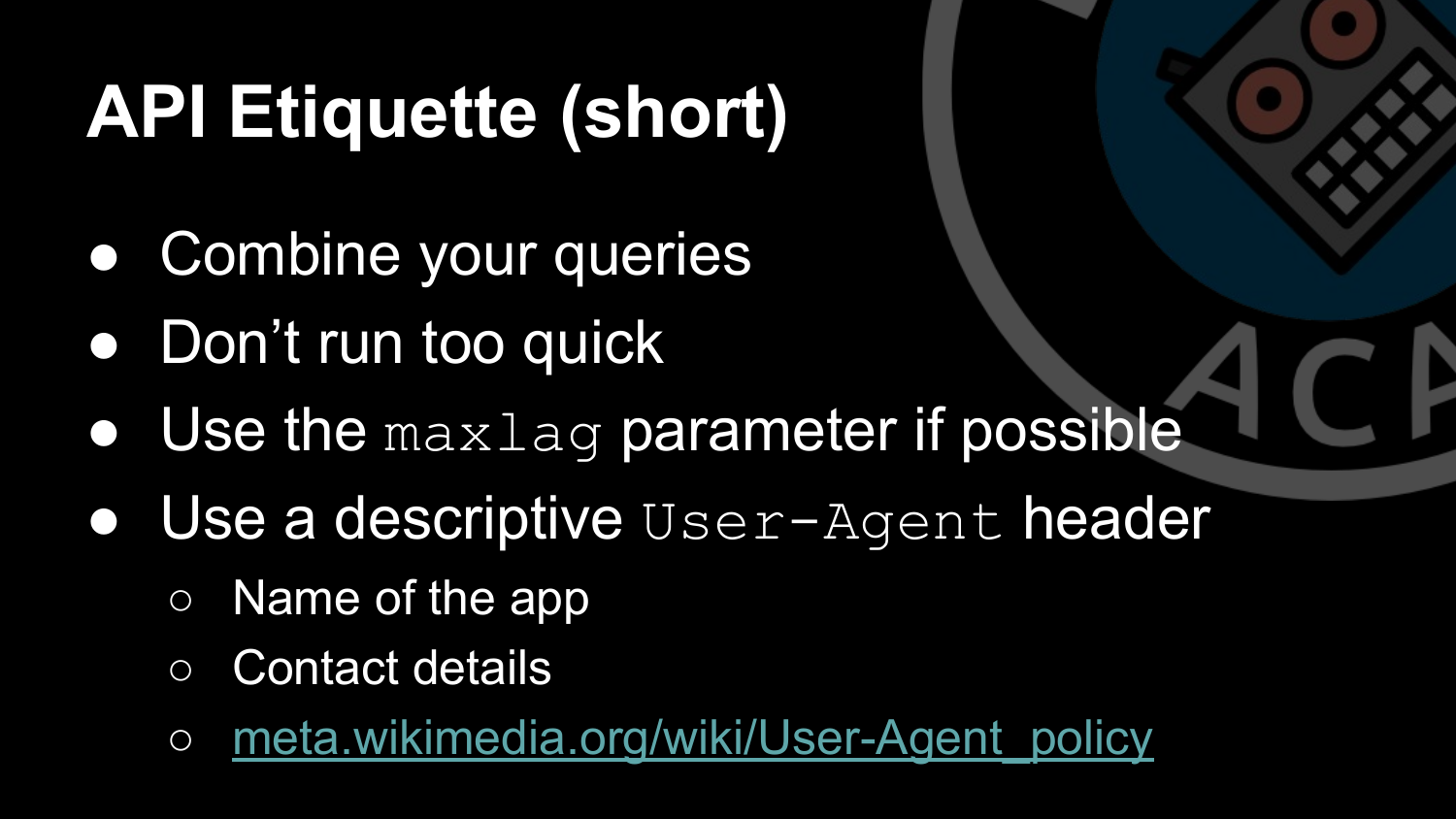#### **Other APIs**

[WDQ](http://wdq.wmflabs.org/): Query engine for Wikidata [WDQS](https://query.wikidata.org/): SPARQL endpoint for wikidata Database access: SQL (on labs), try on [Quarry](https://quarry.wmflabs.org/) [RestBase:](https://en.wikipedia.org/api/rest_v1/?doc) For read access and internal use [Dumps:](https://dumps.wikimedia.org/) For when you want to crunch all of Wikipedia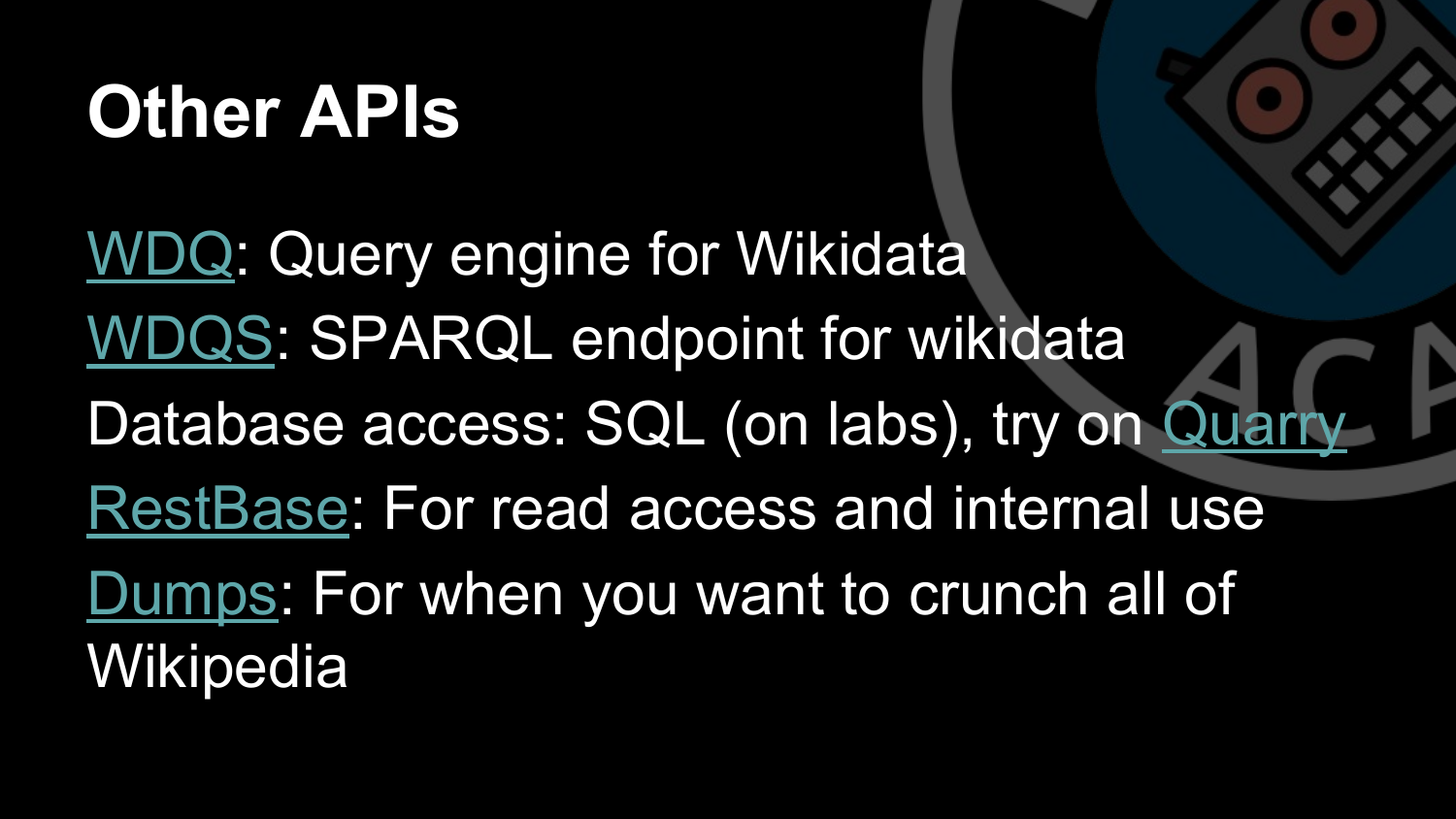# <span id="page-24-0"></span>Tools & Frameworks

#### From point'n'click tools to coding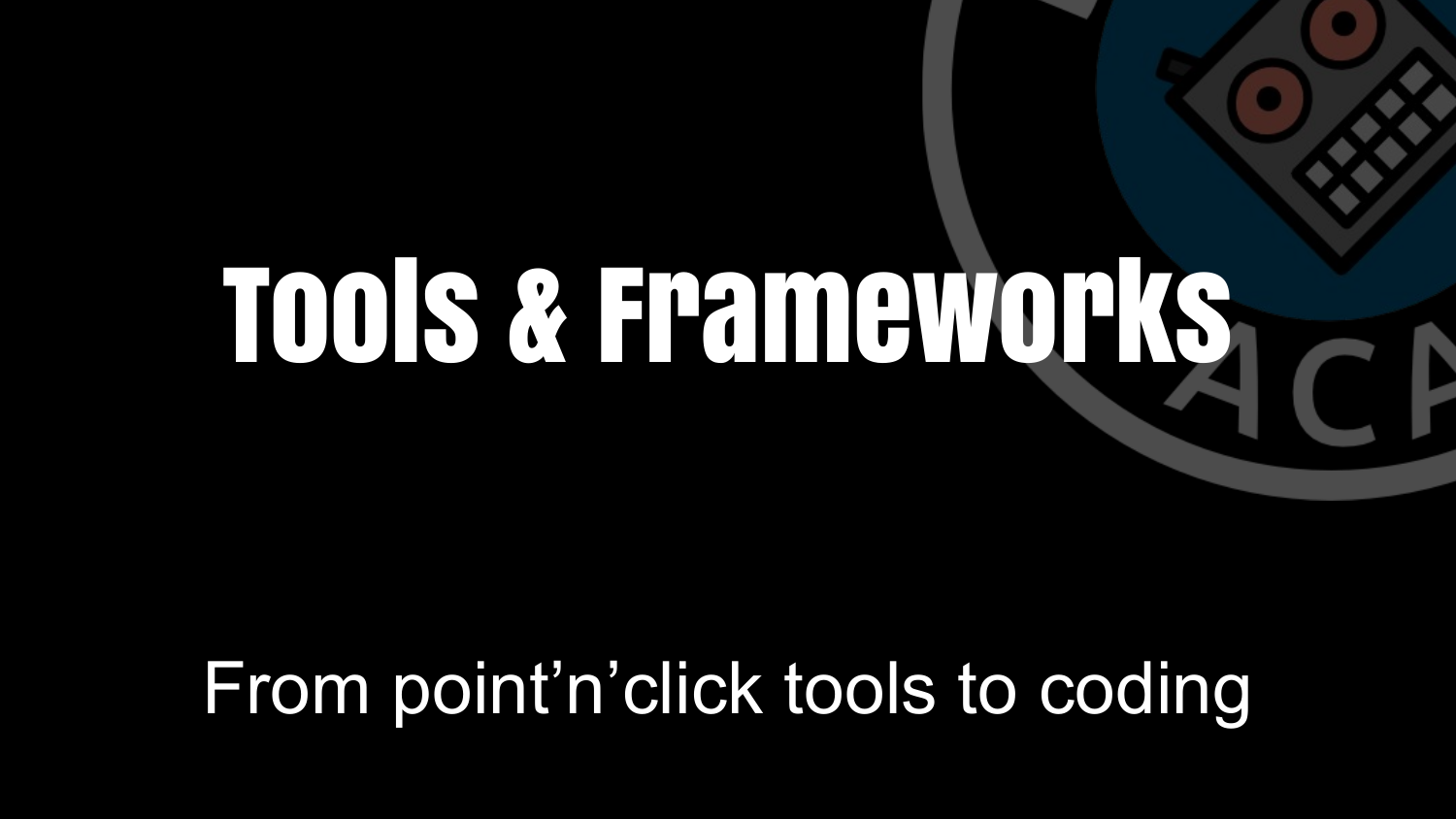#### ● ApiSandbox:

- Run simpler processes straight from your browser
- AutoWikiBrowser (Windows):
	- Requires no programming skills
- Pywikibot (formerly Pywikipedia)
	- Powerful framework in python with a library of premade scripts
- Purpose specific tools
	- Plenty around, especially for Wikidata
- Frameworks in [many other languages](https://en.wikipedia.org/wiki/Wikipedia:Creating_a_bot#Programming_languages_and_libraries)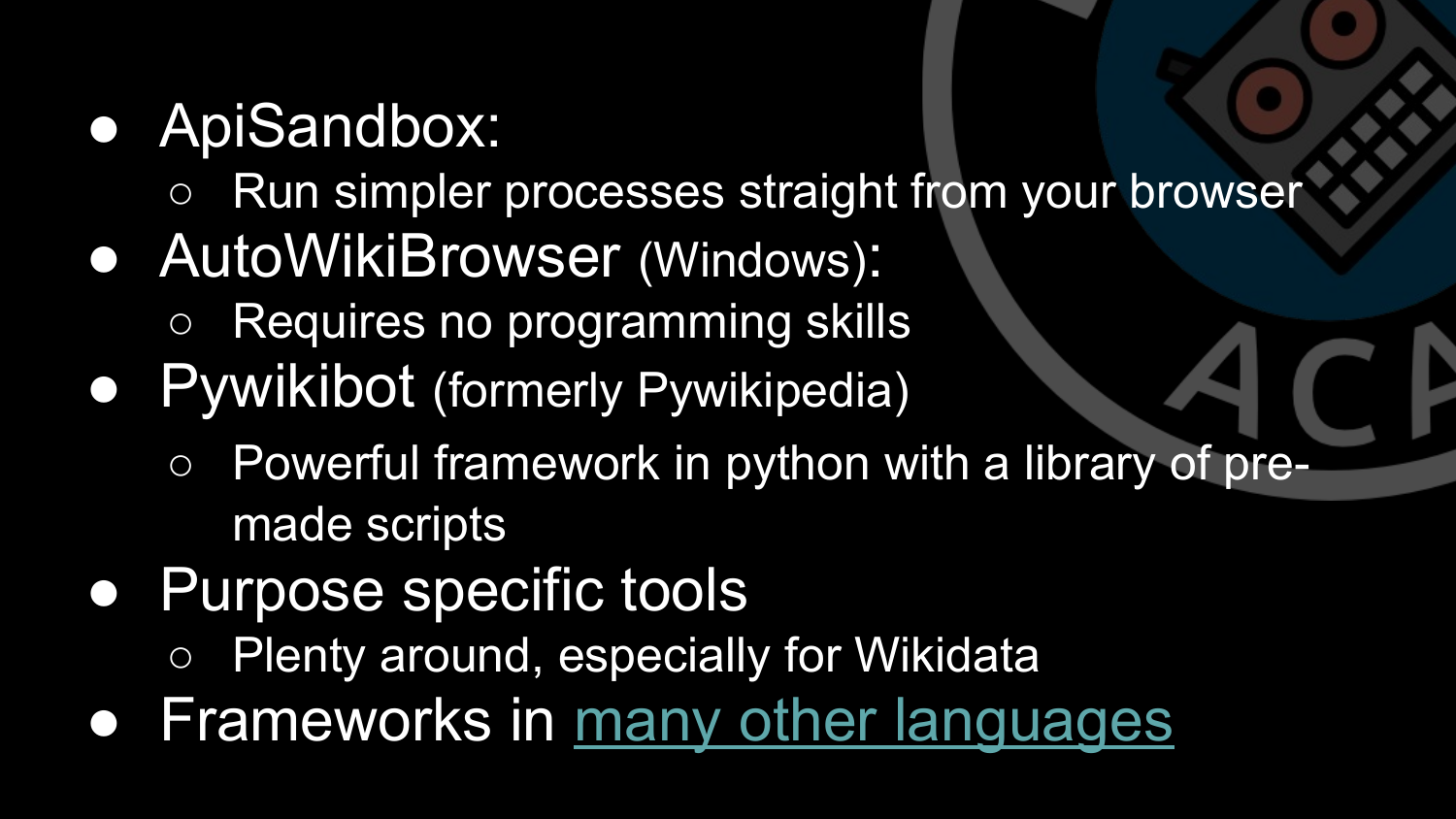## **AWB: Quick to learn and use**

[en.wiki/Wikipedia:AutoWikiBrowser](https://en.wikipedia.org/wiki/Wikipedia:AutoWikiBrowser)

- Windows only
	- In theory also Linux / Mac
- Simple but can be made very powerful through Regular Expressions and plugins
- Wikipedia-centric
- Whitelisting (e.g. [en.wiki\)](https://en.wikipedia.org/wiki/Wikipedia_talk:AutoWikiBrowser/CheckPage)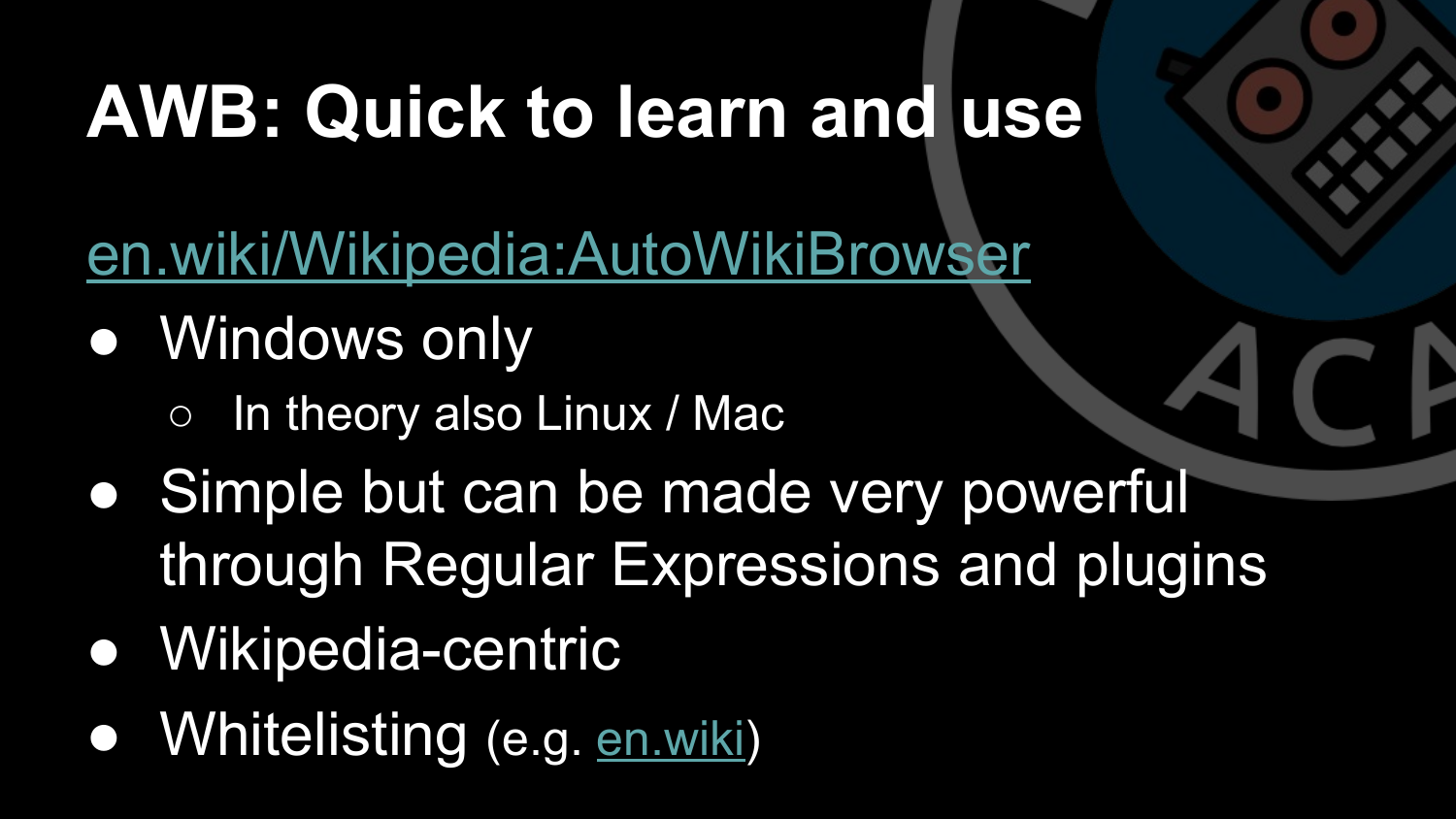## **AWB: Regular expressions (Regex)**

[en.wiki/Regular expression](https://en.wikipedia.org/wiki/Regular_expression)

- Find text strings with a certain syntax
	- t.ex. \*.mp3, wiki(p|m)edia
		- all .mp3, wikipedia or wikimedia
	- \[(http|https):\/\/wikimedia.se ([^\]]\*)\]
		- All wiki formated links to wikimedia.se which also have a link text
- Not only for AWB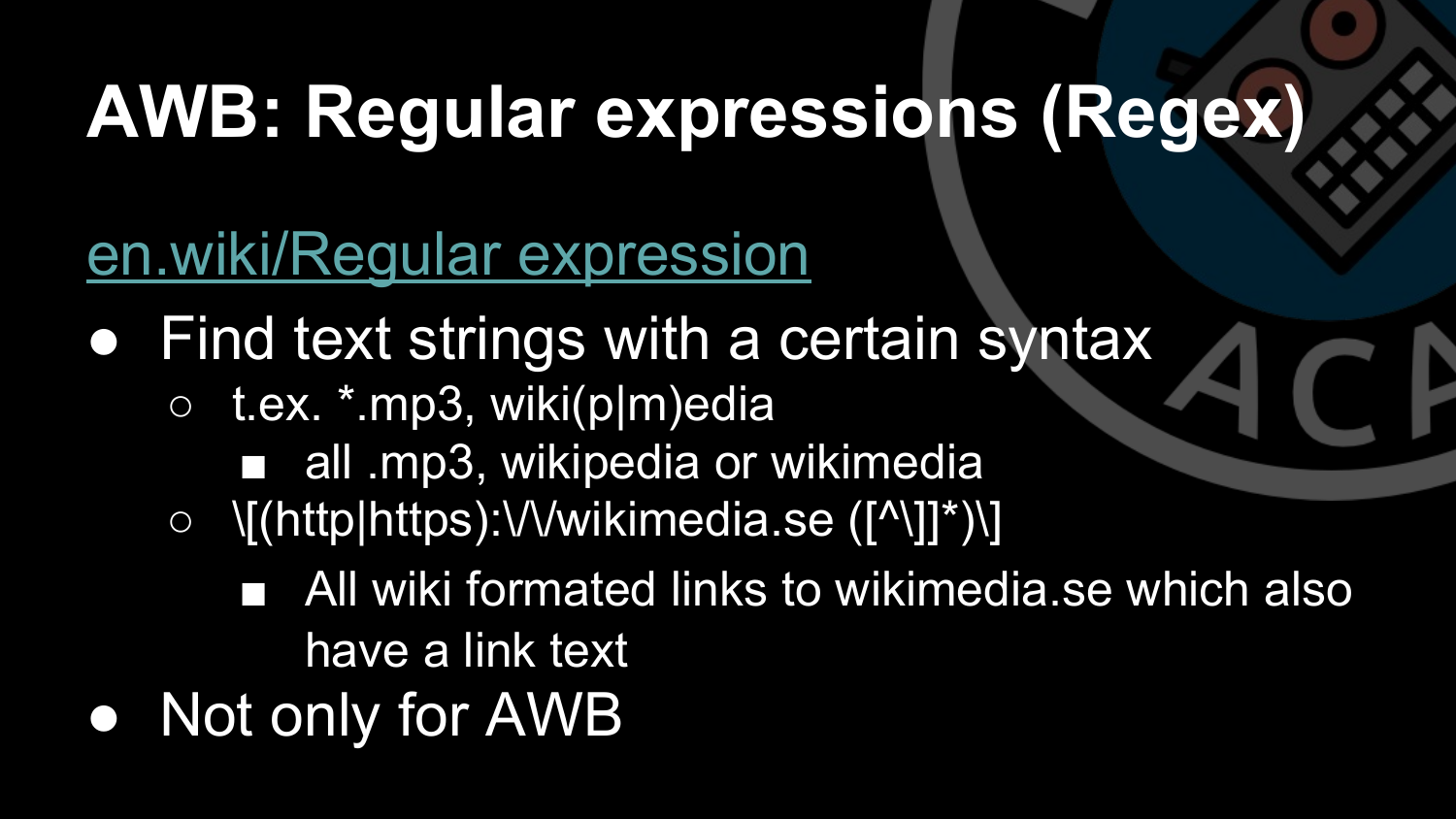#### **AWB: demo**

### AutoWikiBrowser

The semi-automated wiki editor



Available under the GNU General Public License.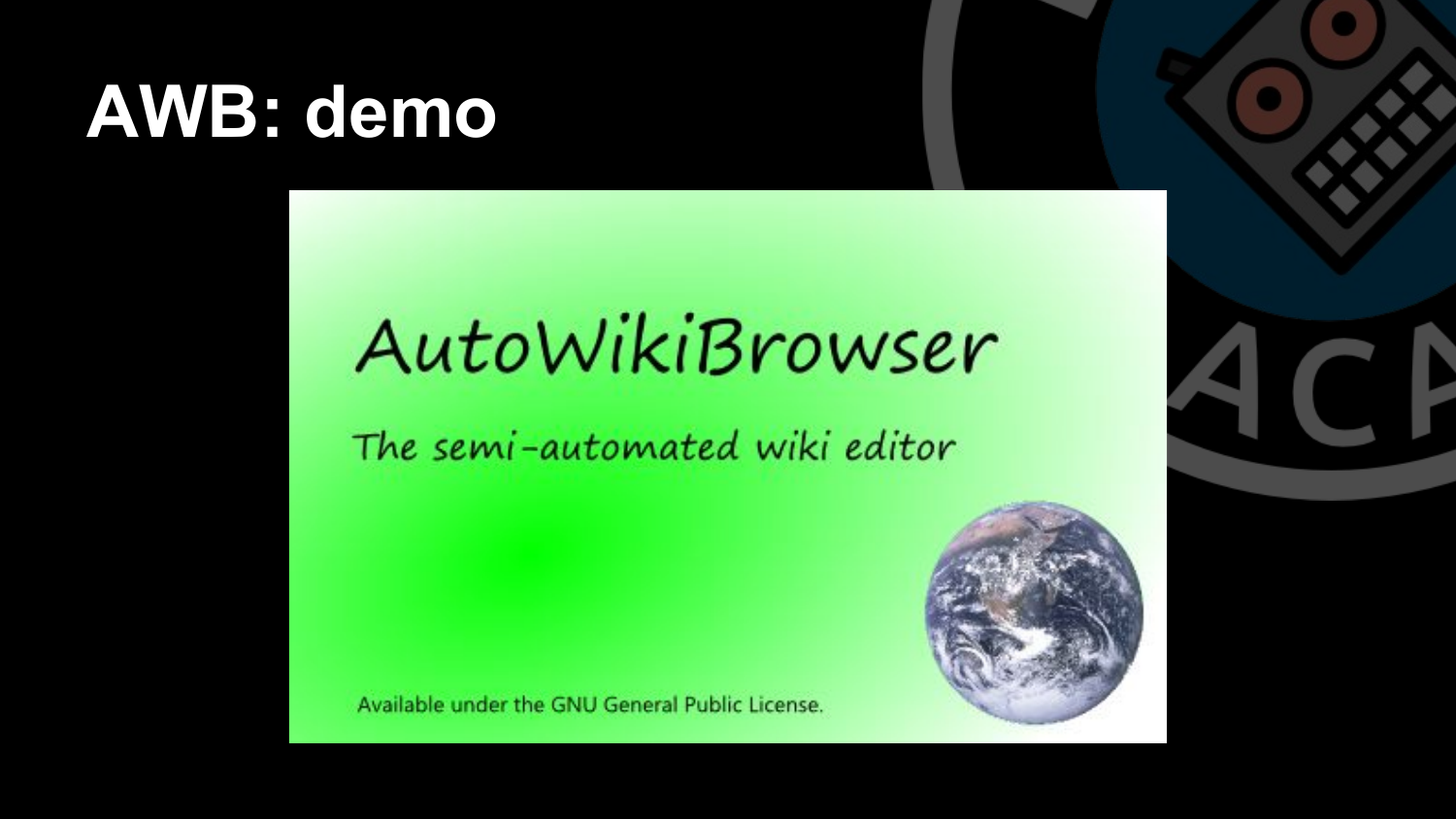# **Pywikibot (core)**

Framework + [library of scripts](https://www.mediawiki.org/wiki/Manual:Pywikibot/Scripts)

Also supports Wikidata and Commons

Actively developed

Built in safety valves (edit conflicts, throttling etc.)

Cross platform (because it's Python)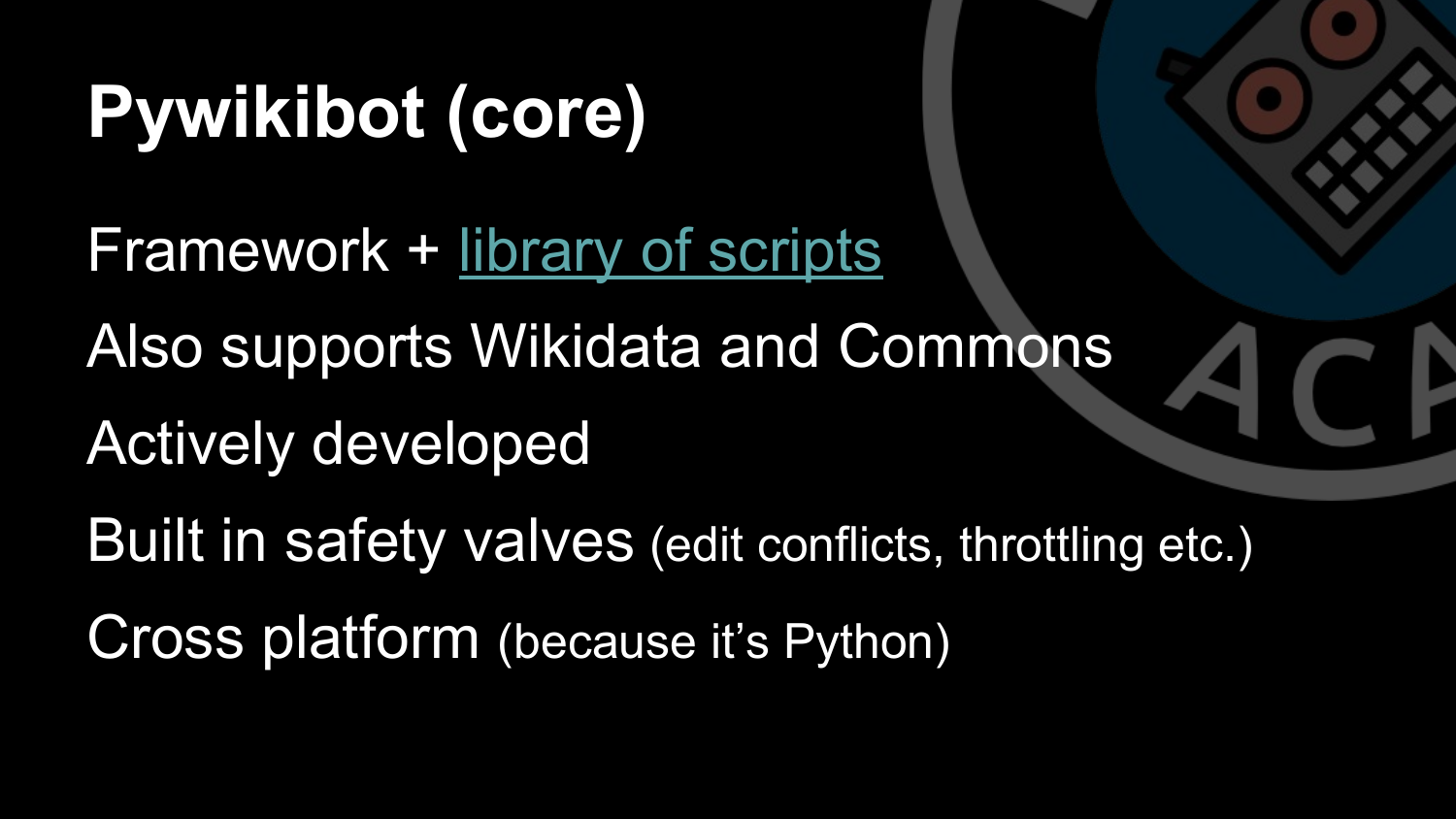# **Pywikibot: demo**

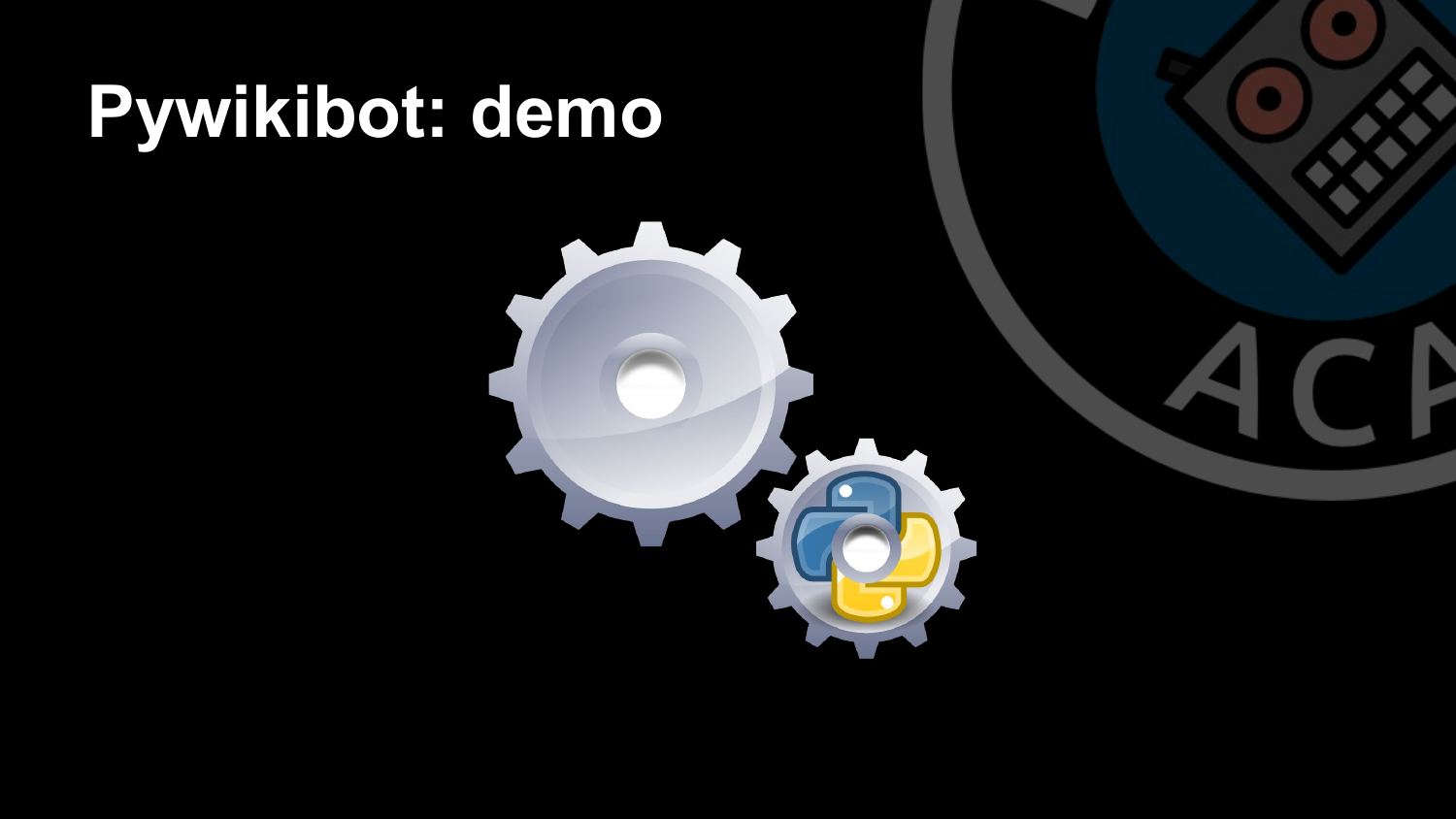#### **Purpose specific tools**

- For Wikidata
	- [Autolist](https://tools.wmflabs.org/autolist/index.php): [example](https://tools.wmflabs.org/autolist/index.php?language=en&project=wikipedia&category=1845%20births&depth=12&wdq=&pagepile=&statementlist=&run=Run&mode_manual=or&mode_cat=or&mode_wdq=not&mode_find=or&chunk_size=10000)
	- [QuickStatements](https://tools.wmflabs.org/wikidata-todo/quick_statements.php)
- Anti vandalism: [Huggle,](https://en.wikipedia.org/wiki/Wikipedia:Huggle) [STiki,](https://en.wikipedia.org/wiki/Wikipedia:STiki) …
- [Url2Commons](https://tools.wmflabs.org/url2commons/index.html): image uploading ([piped example](https://tools.wmflabs.org/mapillary-commons/mapillary2commons/?mapillary=cwXAUf8SZ8lFhZYizNl3Rg))
- [Page Piles](https://tools.wmflabs.org/pagepile/): pipe output from one tool into another

check out [the directory](https://tools.wmflabs.org/hay/directory/) for many more tools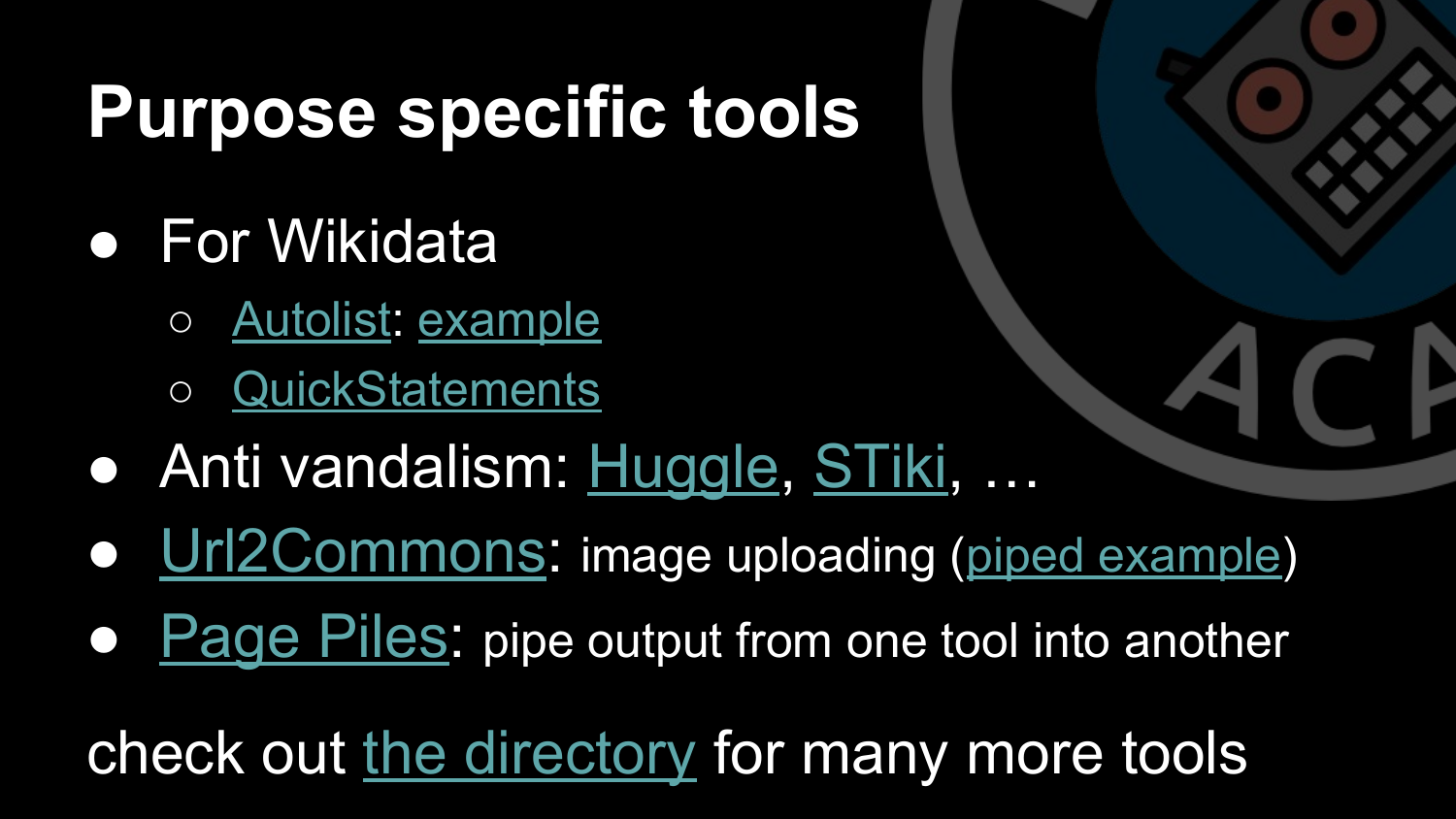# <span id="page-32-0"></span>Tool Labs

 $\blacksquare$ 

#### Hosting environment for bots and tools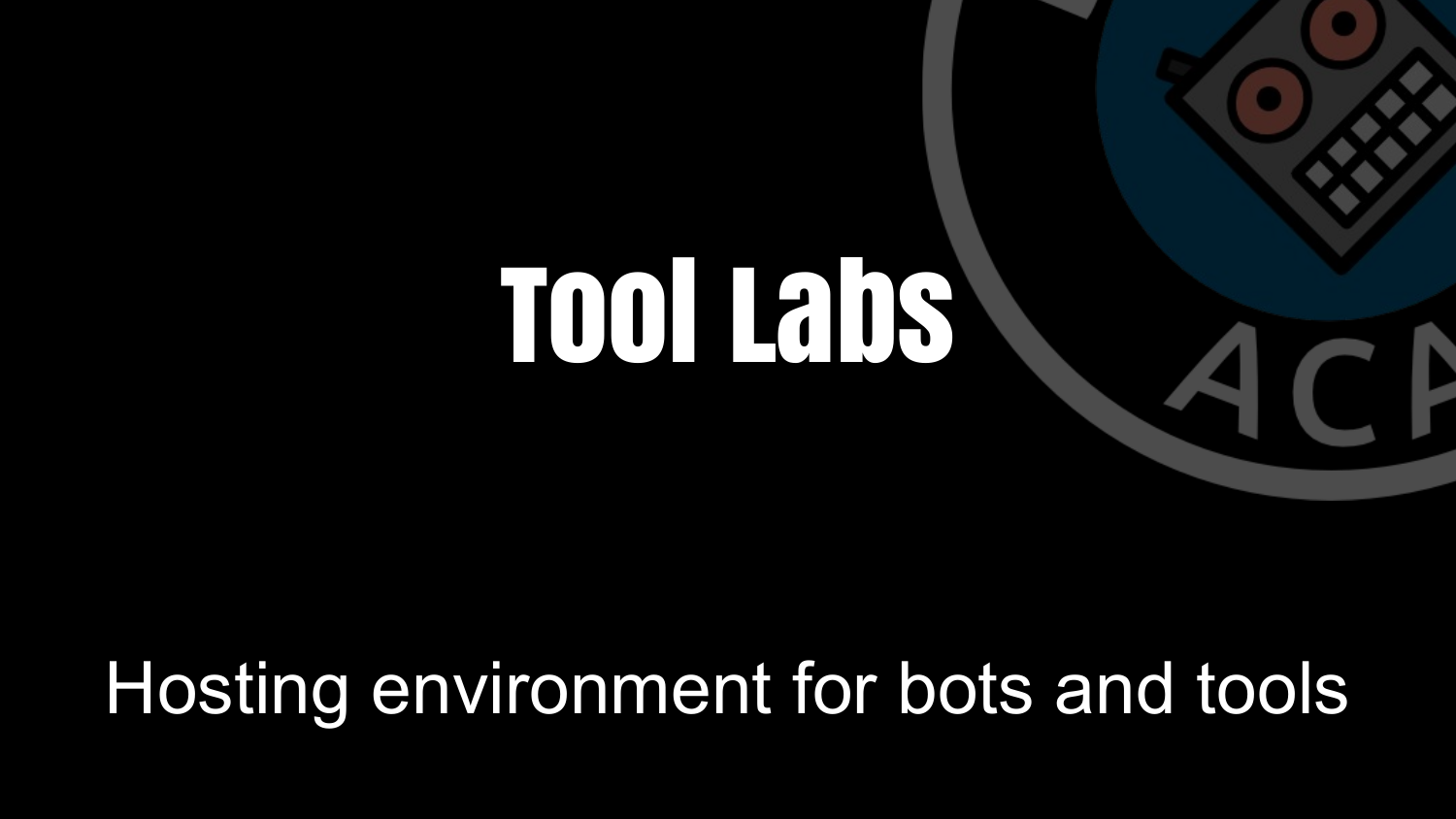# **When do you need [Tool Labs?](https://wikitech.wikimedia.org/wiki/Help:Tool_Labs)**

- Access to replicas of Wikimedia databases
- Simplifies collaboration
- Web server for:
- Recurring [\(Cron](https://wikitech.wikimedia.org/wiki/Help:Cron)) and self-running jobs
- Tools initialised by users
- Handles load balancing etc.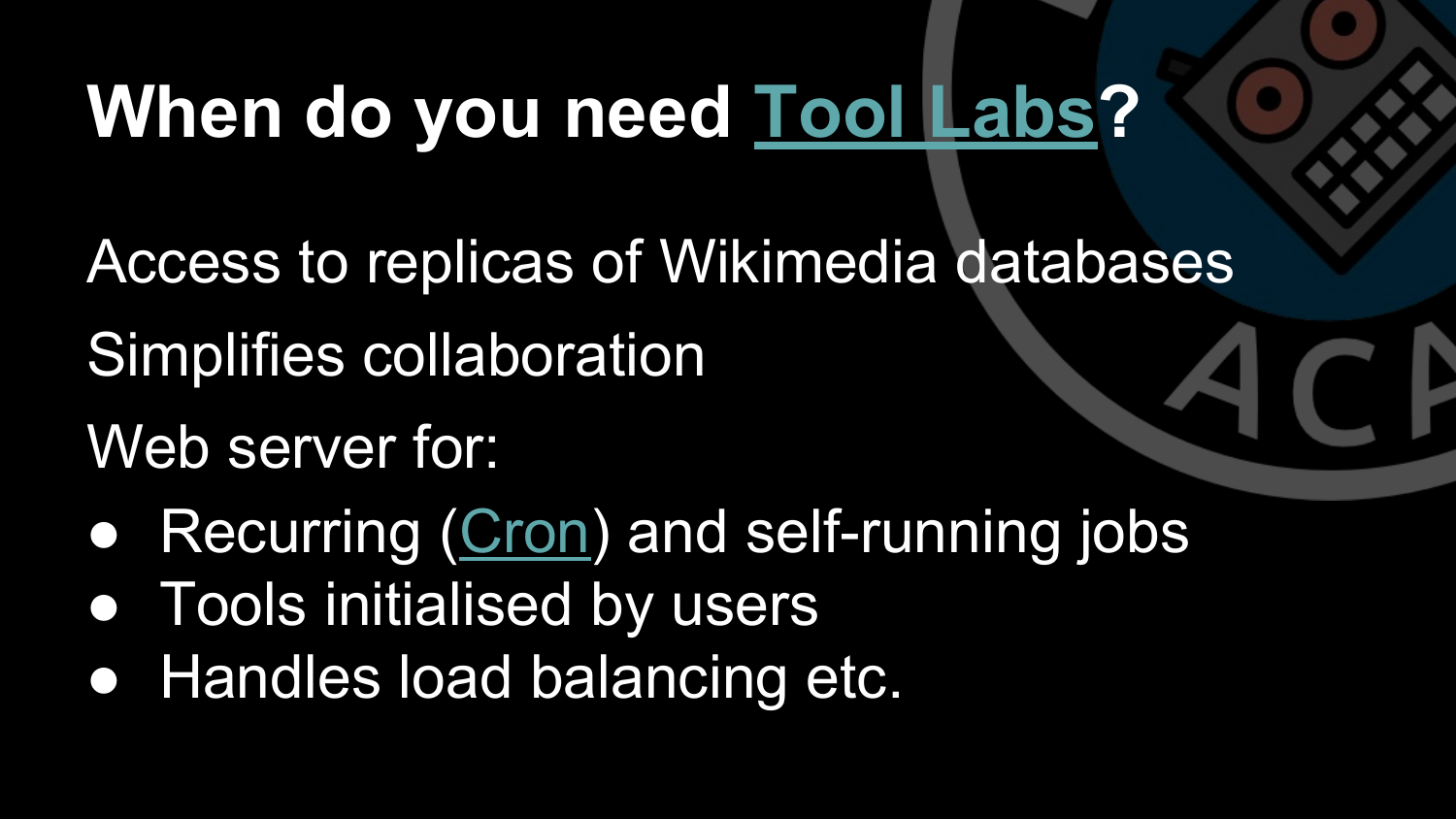#### **Caveats**

Not a production server, outages occur

Code must be freely licensed and open source

Almost any bot must be run from a tool account (not your user account)

This ensures abandoned tools can be saved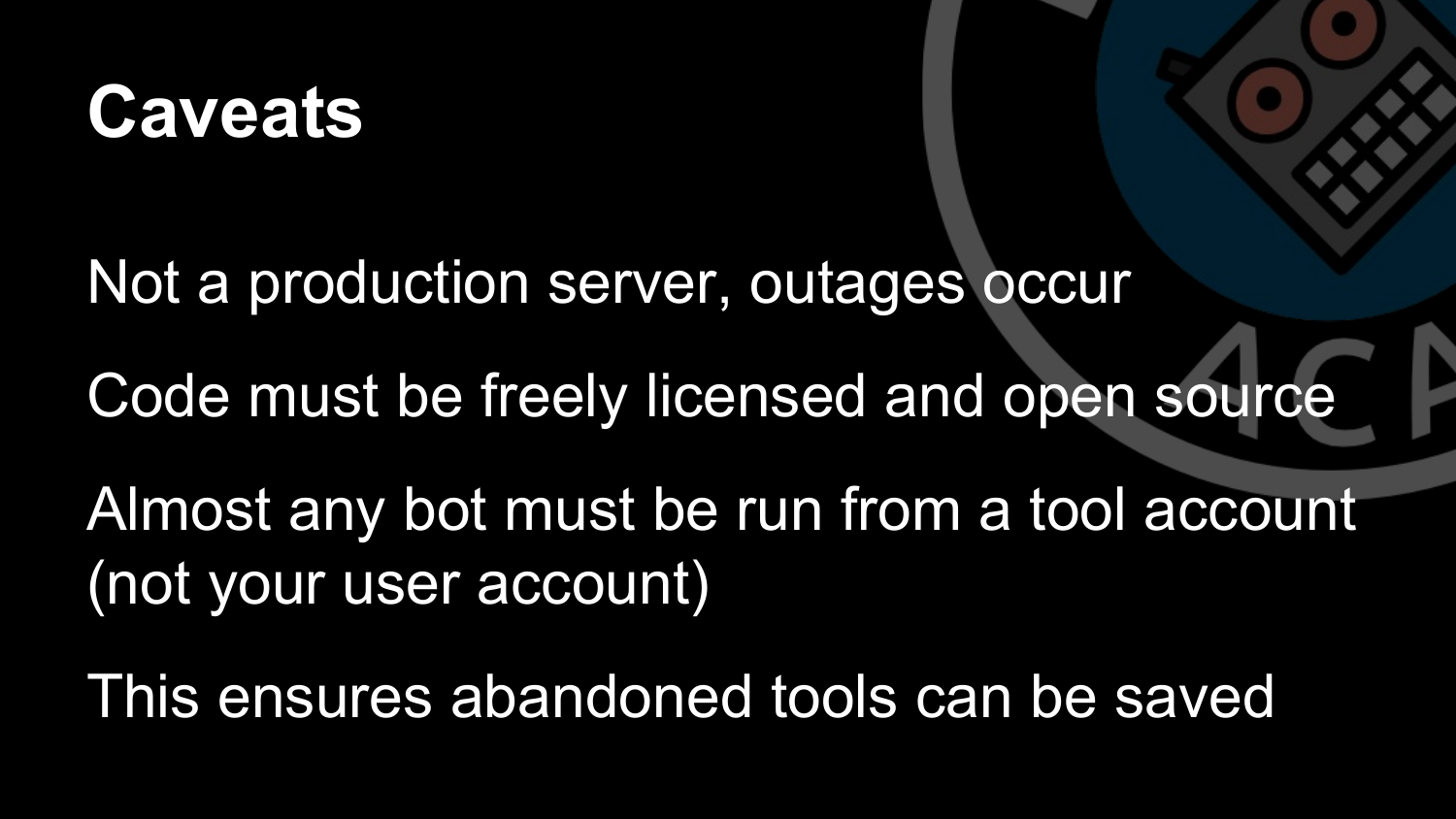# <span id="page-35-0"></span>Housekeeping

#### Copyrights, sources and links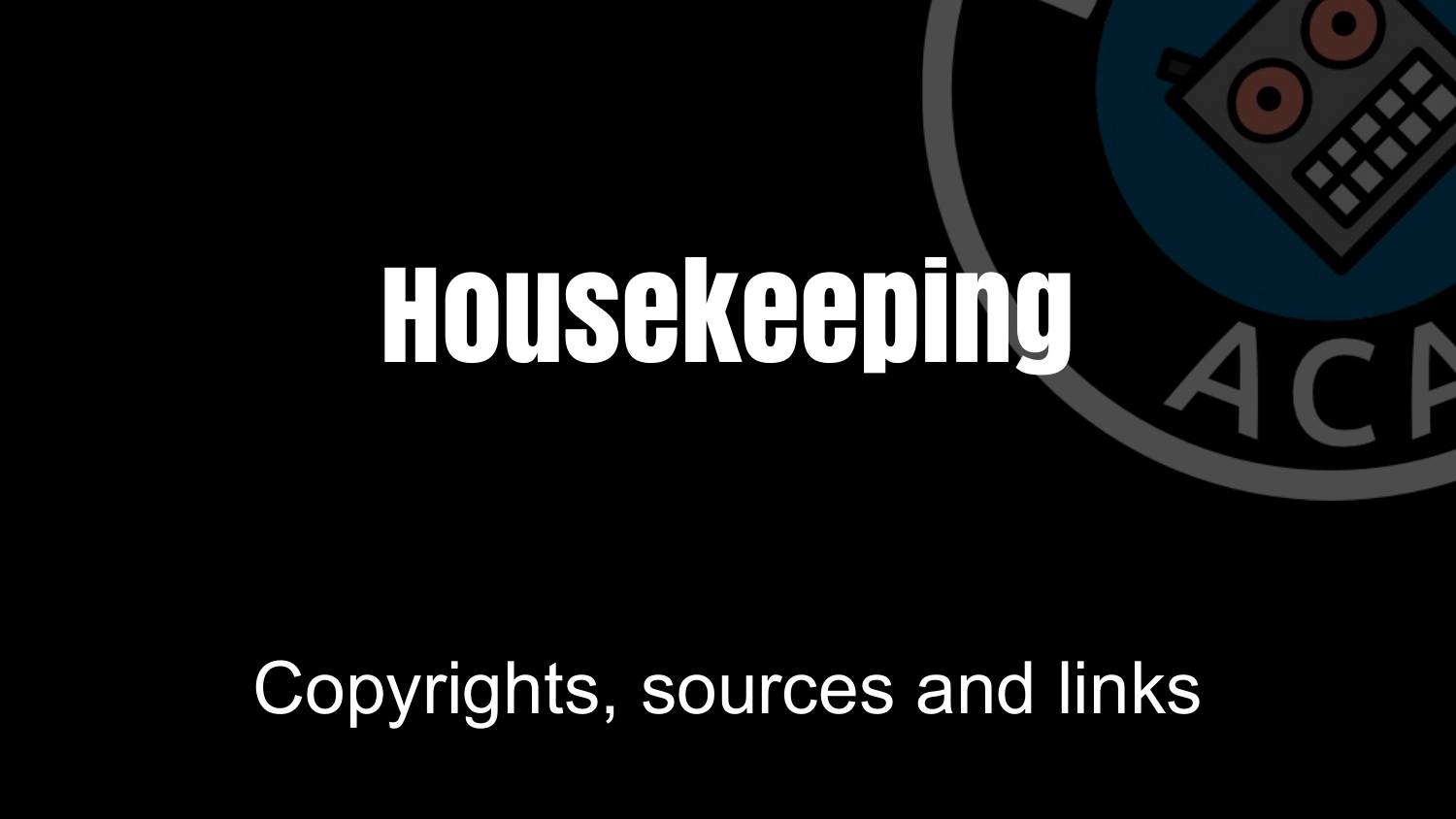# **Images / Copyrights**

This presentation is released under [CC BY-SA 3.0](https://creativecommons.org/licenses/by-sa/3.0/) with the exception of the images which are under their corresponding licenses:

Image sources:

- [Wikimedia Sverige logo.svg](https://commons.wikimedia.org/wiki/File:Wikimedia_Sverige_logo.svg) / Wikimedia Foundation / [CC BY-SA 3.0](https://creativecommons.org/licenses/by-sa/3.0/)
- [BotAcademy.svg](https://commons.wikimedia.org/wiki/File:BotAcademy.svg) / Jan Ainali / [CC0 1.0](https://creativecommons.org/publicdomain/zero/1.0/)
- XKCD [#1425,](http://imgs.xkcd.com/comics/tasks.png) [#1319,](http://imgs.xkcd.com/comics/automation.png) [#1205](http://imgs.xkcd.com/comics/is_it_worth_the_time.png) / Randall Munroe / [CC BY-NC 2.5](http://creativecommons.org/licenses/by-nc/2.5/)
- [AutoWikiBrowser2.png](https://commons.wikimedia.org/wiki/File:AutoWikiBrowser2.png) / AutoWikiBrowser team / [GPL v2](https://en.wikipedia.org/wiki/GNU_General_Public_License)
- [Pwb icon.svg](https://commons.wikimedia.org/wiki/File:Pwb_icon.svg) / Xqt et. al / [CC BY-SA 3.0](https://creativecommons.org/licenses/by-sa/3.0/)
- [CC-BY-SA icon.svg](https://commons.wikimedia.org/wiki/File:CC-BY-SA_icon.svg) / Creative Commons / [CC BY-SA 2.5](https://creativecommons.org/licenses/by-sa/2.5/)